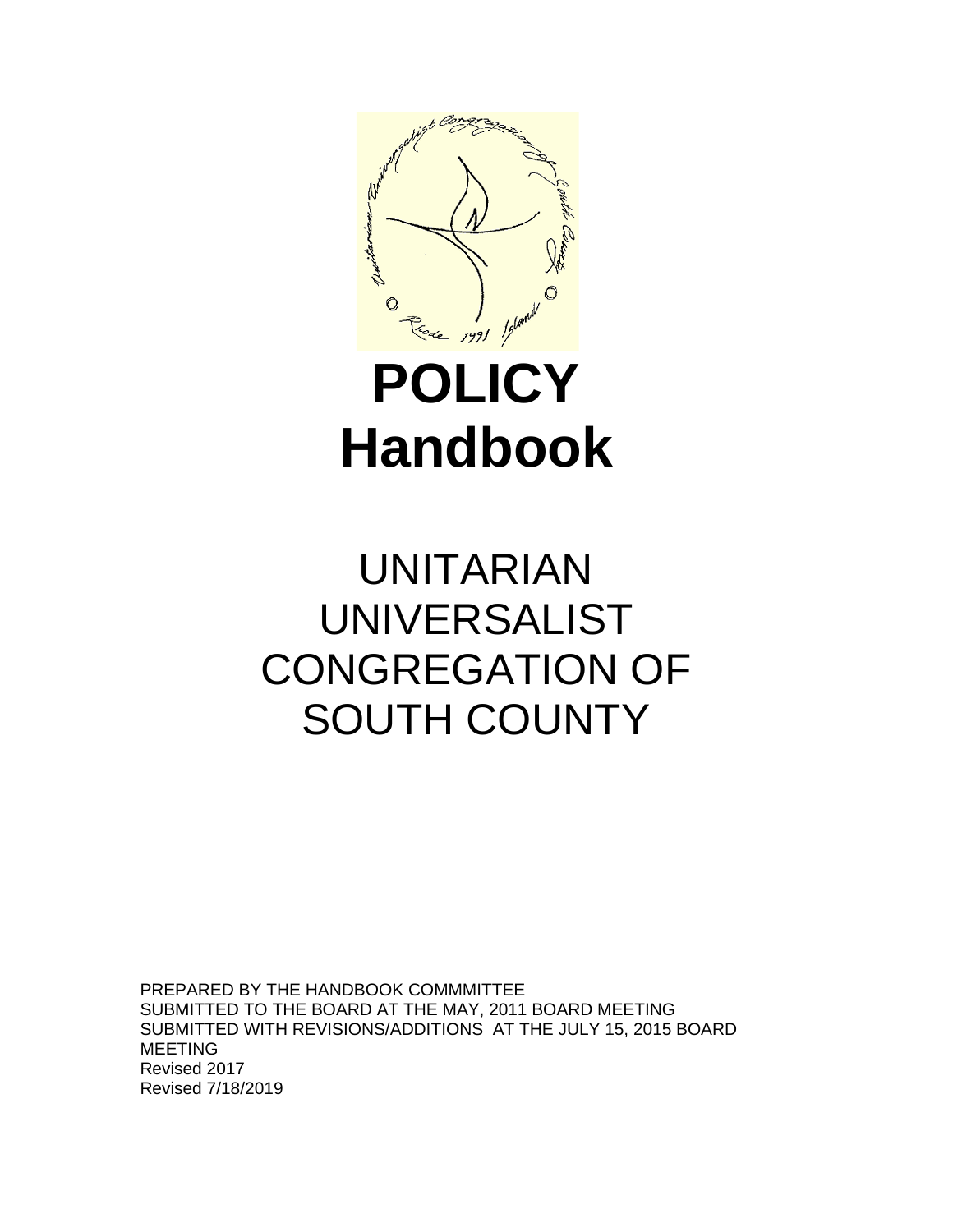### **A. OUR MISSION**

The Unitarian Universalist Congregation of South County (UUCSC) is a welcoming, loving spiritual community practicing Unitarian Universalist principles. We offer a safe, respectful environment for personal and spiritual growth for children and adults. The UUCSC serves as a resource for social and environmental action and peace.

### **B. VISION STATEMENT**

The Unitarian Universalist Congregation of South County expresses the power of our faith in making choices to transform ourselves and our community. We serve as a liberal beacon seeking truth, spiritual growth, and celebration in diverse religious traditions and theological beliefs. As we minister to each other with caring and compassion, our strong bonds in love and friendship will sustain our children and our planet through our actions.

Our sanctuary will marshal resources for a warm, inspiring spiritual environment, inviting notice and participation from the broader community. We will become increasingly respected as a principled religious congregation that initiates action and stimulates change to strengthen the broader community*.*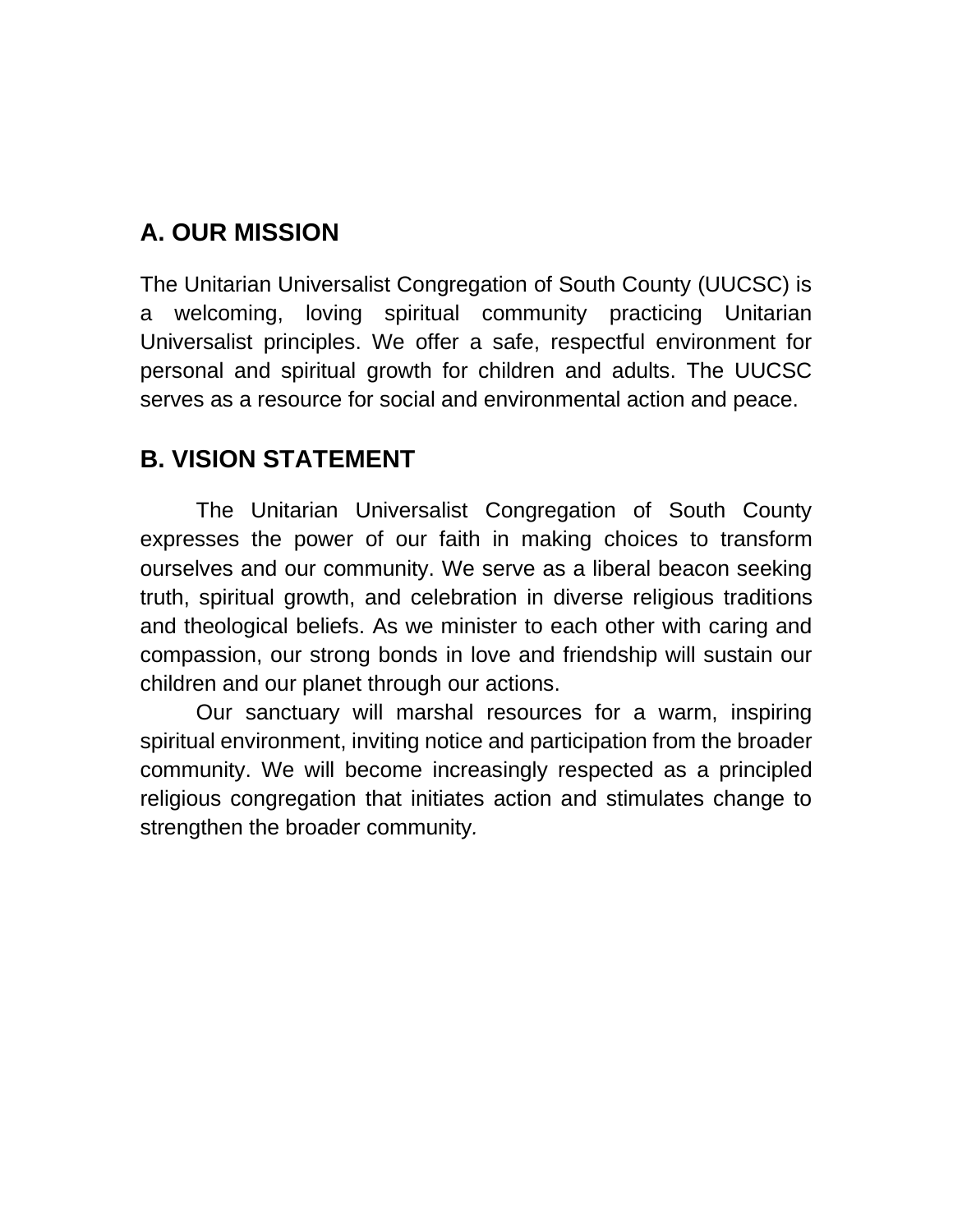#### **TABLE OF CONTENTS**

#### **CHAPTER 1: BUSINESS AND FINANCE**

- a. Stewardship
- b. Finance
- c. Fundraising
- d. Personnel

#### **CHAPTER 2: SPIRITUAL SERVICES**

- a. Worship
- b. Music
- c. Hospitality
- d. Special services

#### **CHAPTER 3: LIFESPAN RE**

- a. Adult ENRICH
- b. Adult religious education
- c. Religious Education
- d. UUCSC Film series
- e. Wellness Team

#### **CHAPTER 4: CONGREGATIONAL AND LEADERSHIP DEVELOPMENT**

- a. Membership
- b. Nominating
- c. Leadership Training and initiatives and other UUA links

#### **CHAPTER 5: FACILITIES**

- a. Repair and Maintenance
- b. Janitorial
- c. Landscaping
- d. Aesthetics
- e. Condo representation

#### **CHAPTER 6: COMMUNICATIONS**

- a. Publicity
- b. UUCSC Communications

#### **CHAPTER 7: COMMUNITY RELATIONS AND EVENTS**

- a. Social events
- b. Social action
- c. Green task Force
- d. Music at Lily Pads

#### **CHAPTER 8: Ministry**

- a. Small Group Ministry
- b. Pastoral Care
- c. Caring Connection
- d. Right Relations Task Force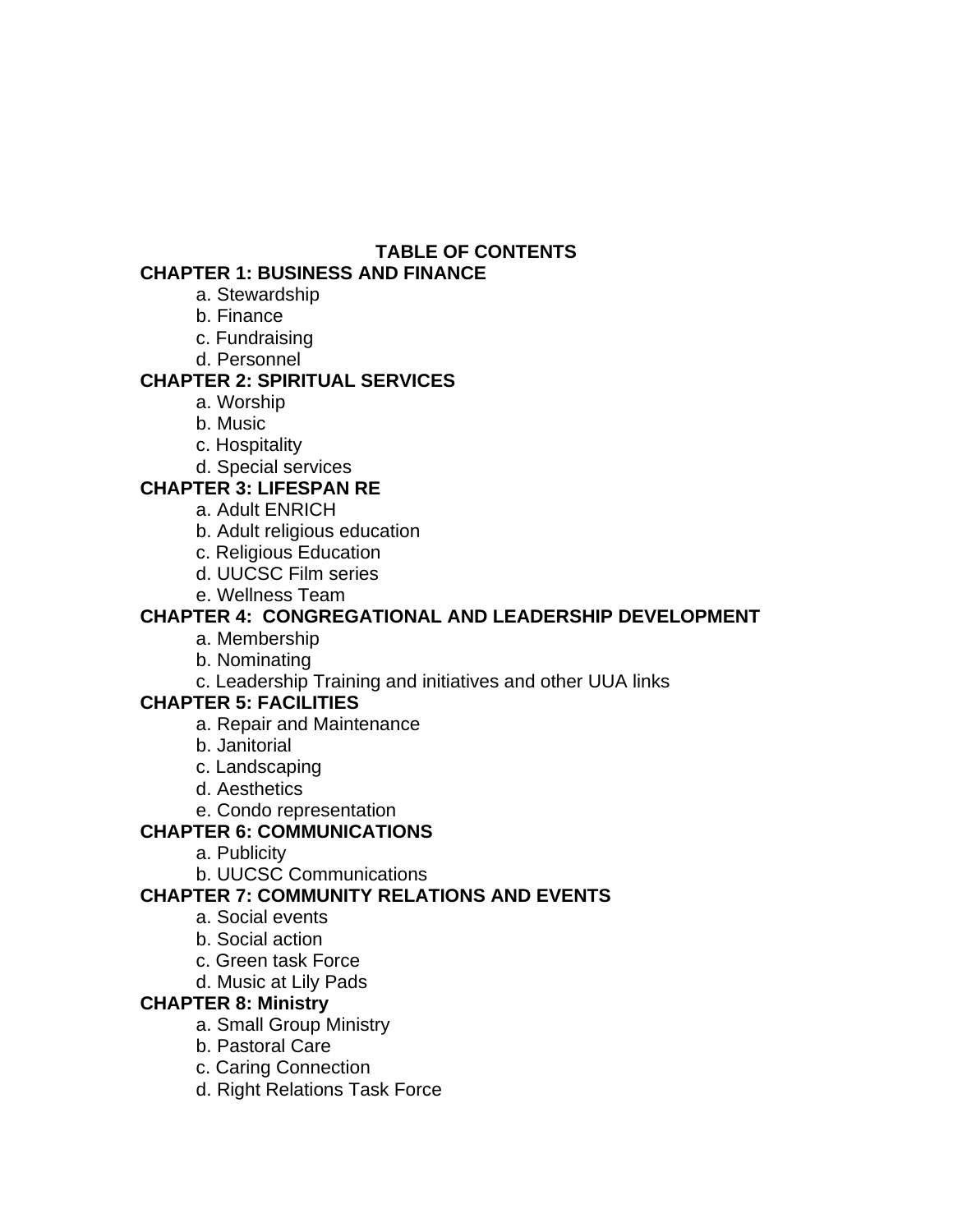e. Committee on Ministry f. Men's Group g. Women's Spirituality Group

### **CHAPTER 1: BUSINESS AND FINANCE**

- a. Stewardship
- b. Finance
- c. Fundraising
- d. Personnel
- e. UUCSC Records Management

### **REIMBURSEMENT OF EXPENSES**

Expenses for the fiscal year must be submitted by June 30. Expenses submitted after July 31st will be charged to the following year's budget.

**SOURCE:** *July 16, 2002 Board Meeting Minutes*

### **FOSSIL FUEL DIVESTMENT**

BE IT RESOLVED that the Unitarian Universalist Congregation of South County undertakes to ensure that it will make no investments in the Carbon Tracker 200 (the top 200 publiclytraded fossil fuel companies in the world) or in commingled assets that include holdings in the Carbon Tracker 200, unless such assets have made a commitment to divest from those holdings within 5 years.

**SOURCE:** *September 17, 2014 Board Meeting Minutes*

### **SALE OF RELEVANT MERCHANDISE**

Social Action policies of the UUCSC and UUA support Fair Trade business. If the items sold are in keeping with the sermon and UU values, it's permissible for guest/lay service leaders to sell products connected to their sermons. It is also permissible for performing artists to sell their merchandise. Merchandise that supports the UUCSC congregation such as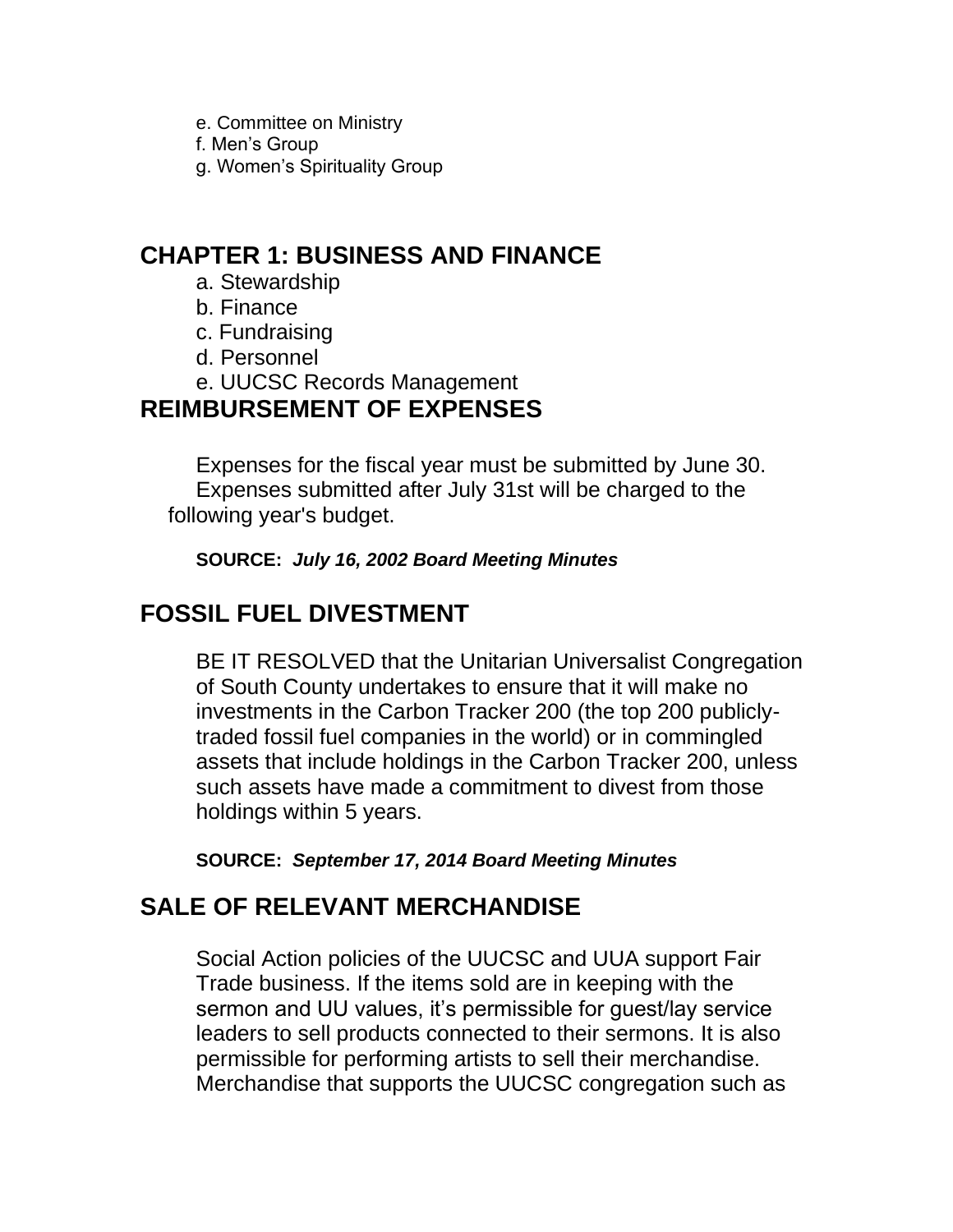Fair Trade coffee, candy etc., UUCSC jewelry, or fundraising for UUCSC is allowed.

### **SOURCE:** *May 20, 2010 Board Meeting Minutes*

### **SHARE THE PLATE This policy is currently under review. 12/2017**

A. Half of he non-pledged monies collected on the first Sunday of every month will be donated to charity as designated by the Social Justice Committee.

**If a proposed Share the Plate recipient does not have the required paperwork in the UUCSC office by Friday nine days before their**

B. **scheduled Sunday, then the default recipient will be Welcome House.** House. Passed by the Board 9/27/16.

**SOURCE:** *December 16, 2010 Board Meeting Minutes*

### **RESTRICTED DONATIONS**

UUCSC accepts Restricted Donations with the following conditions:

- 1. Unless expressly agreed upon otherwise, any restrictions on donations shall be in effect for 12 months from the month the gift is received by UUCSC. After 12 months if part, or all, of the restricted gift has not been used for the stated purpose, any remaining funds shall be used as a General Donation and shall no longer be treated as restricted.
- 2. The UUCSC Board of Directors reserves the right to not accept any gift made with restrictions.

### **RECORDS MANAGEMENT**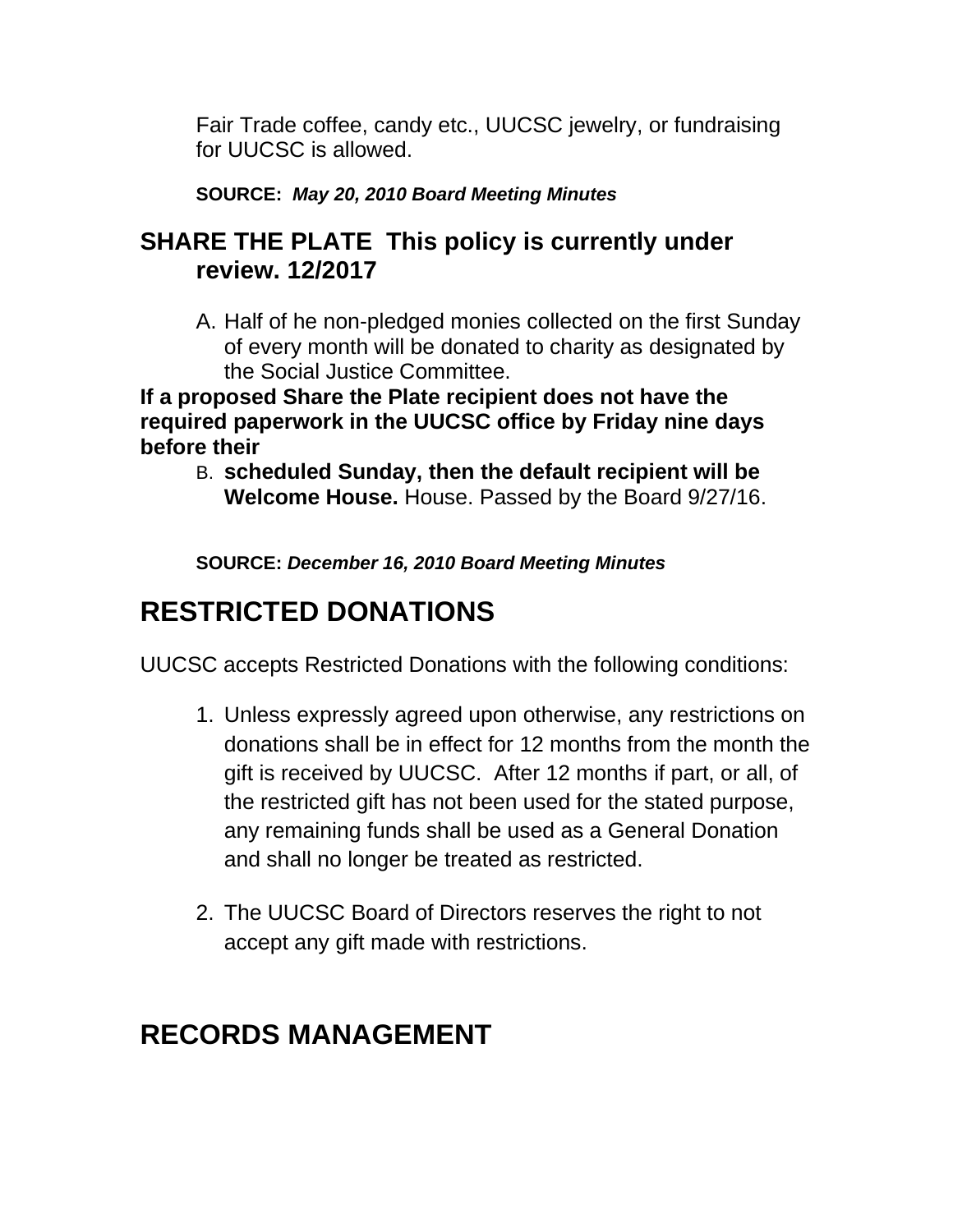- This records management policy provides a framework for the management and retention of UUCSC records and record keeping practices because records with legal, operational or historical value must be identified and preserved.
- Other records must be discarded in an orderly manner when no longer needed.
- Church records encompass both originals and copies in all formats and media.
- The preferred format is printed-paper.
- One official document is sufficient.
- All records related to UUCSC operations or legacy is UUCSC property, and is not owned by any individual.
- A retention schedule will be followed. This schedule will be in compliance with all known applicable laws and regulations. UUCSC will keep adequate records to document this compliance.
- No records needed for pending or ongoing litigation, investigations or audits will be altered or destroyed until the situation has been resolved. Otherwise, records will be destroyed promptly in an appropriate manner according to the retention schedule.
- Discarding should occur annually.
- Annual review of the retention schedule and storage procedures will be undertaken by a Board appointed archivist who will also be responsible for answering questions regarding records management.

| <b>UUCSC RECORDS RETENTION SCHEDULE</b><br><b>BY TYPE</b> |                 |                               |                                                            |                                     |                |  |
|-----------------------------------------------------------|-----------------|-------------------------------|------------------------------------------------------------|-------------------------------------|----------------|--|
| <b>ADMINISTRATIVE</b>                                     |                 |                               |                                                            |                                     |                |  |
| <b>RECORDS TITLE</b>                                      | <b>TYP</b><br>E | <b>DESCRIPTION</b>            | <b>CURRENT</b><br>YEAR+YEA<br><b>RS</b><br><b>RETAINED</b> | <b>UUCSC</b><br><b>ARCHIV</b><br>ES | <b>LOCATIC</b> |  |
| <b>Annual Committee</b><br>Reports                        | $\mathsf{A}$    | Reports to the Annual Meeting | 5                                                          | N <sub>O</sub>                      |                |  |
| <b>Annual Meeting</b><br>minutes                          | $\mathsf{A}$    |                               | Permanent                                                  | <b>YES</b>                          |                |  |
| Architectural<br>Drawings, Blueprints,<br>and Maps        | $\mathsf{A}$    |                               | Permanent.                                                 | <b>YES</b>                          |                |  |
| <b>Attendance Records</b>                                 | $\mathsf{A}$    | Sunday services, RE (digital) | 10                                                         | NO.                                 |                |  |
| <b>Board of Directors</b><br>Records                      | A               | UUCSC minutes of meetings     | Permanent                                                  | <b>YES</b>                          |                |  |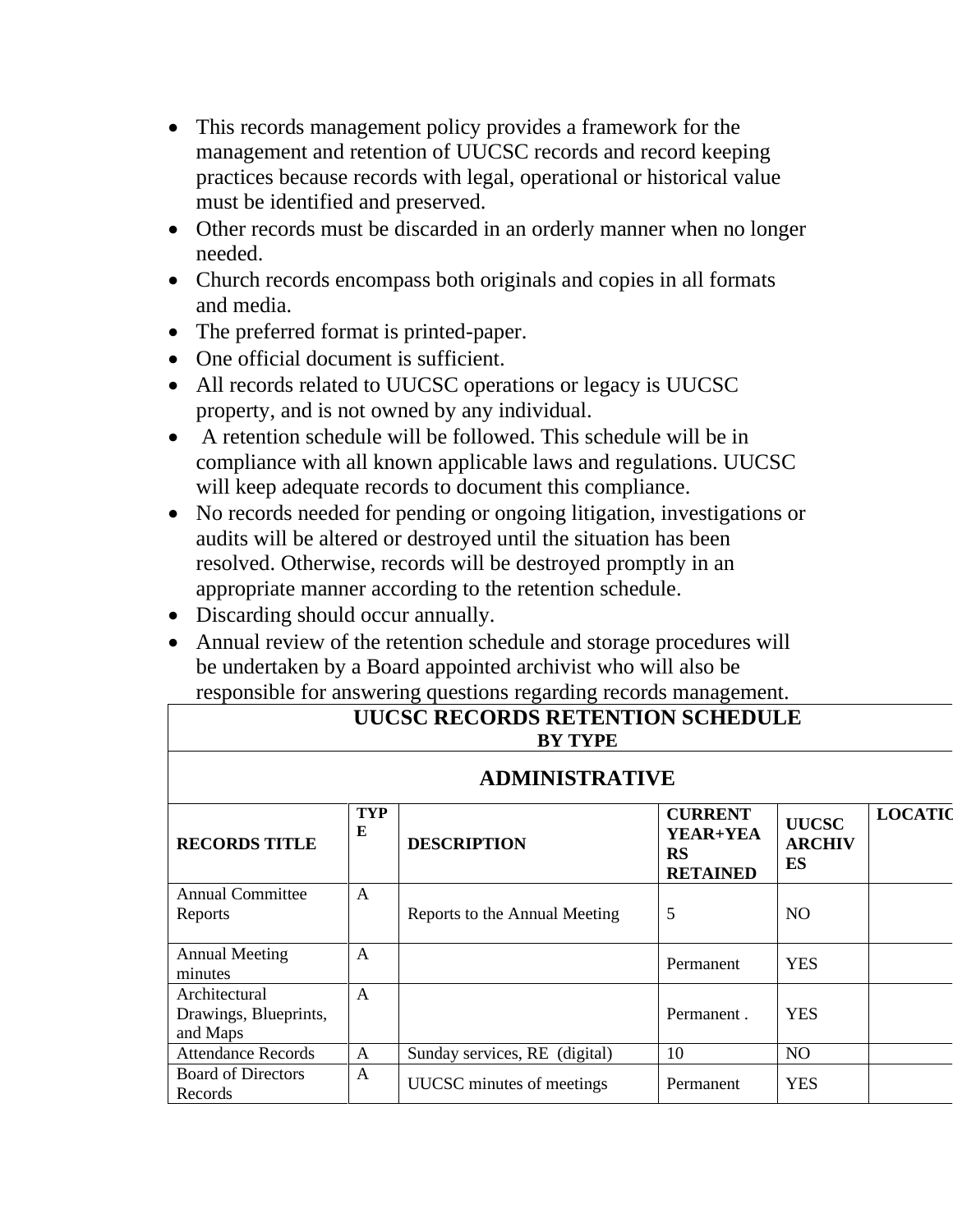| <b>Budget Records</b>      | $\mathbf{A}$   | <b>Annual Budget</b>               | Permanent       | <b>YES</b>     |                |  |
|----------------------------|----------------|------------------------------------|-----------------|----------------|----------------|--|
| <b>Bulletins</b>           | $\mathbf{A}$   | OOS, special local church          | 5 digital       | N <sub>O</sub> |                |  |
|                            |                | occasion bulletins                 | 1 paper         |                |                |  |
| Correspondence -           | $\mathbf{A}$   | Correspondence on special or topic | While relevant  | As             |                |  |
| subject                    |                | interest (Digital or paper)        |                 | necessary      |                |  |
| Deeds                      | A              | Deeds, Conveyances, Covenants,     | Permanent       | As             |                |  |
|                            |                | easements                          |                 | Necessary      |                |  |
| <b>Insurance Policies</b>  | A              |                                    | Permanent       | <b>YES</b>     |                |  |
|                            | $\mathbf{A}$   |                                    |                 | Transfer       |                |  |
| Inventories of Property    |                |                                    | Until           | to             |                |  |
| and Equipment              |                |                                    | superseded      | Archives       |                |  |
|                            |                |                                    |                 | for            |                |  |
|                            |                |                                    |                 | Review         |                |  |
| Job Descriptions-          | A              | Posted and archived on UUCSC       | Until updated   | NO             |                |  |
| Committees                 |                | website                            |                 |                |                |  |
| Newsletters                | A              | Church newsletters                 | Permanent       | <b>YES</b>     |                |  |
| Policies, Board of         | $\mathbf{A}$   |                                    | Until updated   | Annual         |                |  |
| Directors                  |                |                                    |                 | revision       |                |  |
|                            | $\mathbf{A}$   | surveys, plot plans and related    | Permanent       | As             |                |  |
| <b>Real Estate Surveys</b> |                | correspondence                     |                 | Necessary      |                |  |
| <b>FINANCIAL</b>           |                |                                    |                 |                |                |  |
|                            |                |                                    |                 |                |                |  |
|                            | <b>TYP</b>     |                                    | <b>CURRENT</b>  | <b>UUCSC</b>   | <b>LOCATIC</b> |  |
| <b>RECORDS TITLE</b>       | E              | <b>DESCRIPTION</b>                 | YEAR+YEA        | <b>ARCHIV</b>  |                |  |
|                            |                |                                    | <b>RS</b>       |                |                |  |
|                            |                |                                    |                 |                |                |  |
|                            |                |                                    | <b>RETAINED</b> | <b>ES</b>      |                |  |
|                            | $\mathbf{F}$   | <b>Claims and Disbursements</b>    |                 |                |                |  |
| <b>Accounts Payable</b>    |                | Records, Expenses, Accounting,     |                 |                |                |  |
| Records                    |                | Bookkeeping, Paid Invoices,        | 7               | N <sub>O</sub> |                |  |
|                            |                | Finance, Purchasing                |                 |                |                |  |
| <b>Accounts Receivable</b> | $\mathbf{F}$   | Membership contributions,          |                 |                |                |  |
| Records                    |                | offering records                   | 7               | NO             |                |  |
| <b>Annual Budget</b>       | ${\bf F}$      |                                    | Permanent       | <b>YES</b>     |                |  |
| <b>Audit Records</b>       | ${\bf F}$      |                                    | Permanent       | <b>YES</b>     |                |  |
| <b>Bank Deposit Books</b>  | $\overline{F}$ |                                    | $\overline{7}$  | NO             |                |  |
| <b>Bank Deposit Slips</b>  | ${\bf F}$      |                                    | 3               | NO             |                |  |
| <b>Bank</b> statements     | ${\bf F}$      |                                    | $\overline{7}$  | NO             |                |  |
| <b>Bequest and Estate</b>  | ${\bf F}$      |                                    |                 | As             |                |  |
| papers                     |                | Wills, gift agreements, bequests   | Permanent       | Necessary      |                |  |
| <b>Cancelled Checks</b>    | $\mathbf{F}$   | <b>Cashed Checks</b>               | $\overline{7}$  | NO             |                |  |
| <b>Cash Receipts</b>       | ${\bf F}$      |                                    | current         | NO             |                |  |
| Certificates of            | $\mathbf{F}$   |                                    |                 |                |                |  |
| Deposit, Canceled          |                |                                    | 3               | NO             |                |  |
| <b>Finance Committee</b>   | $\mathbf F$    |                                    |                 |                |                |  |
| Minutes                    |                | Digital and/or printed             | $Active+5$      | NO             |                |  |
| Loan Agreements            | $\mathbf{F}$   |                                    | Permanent       | <b>YES</b>     |                |  |
| Tax-Exempt                 | ${\bf F}$      |                                    |                 | As             |                |  |
| Certificates               |                | Certificates and Form 990          | Permanent       | Necessary      |                |  |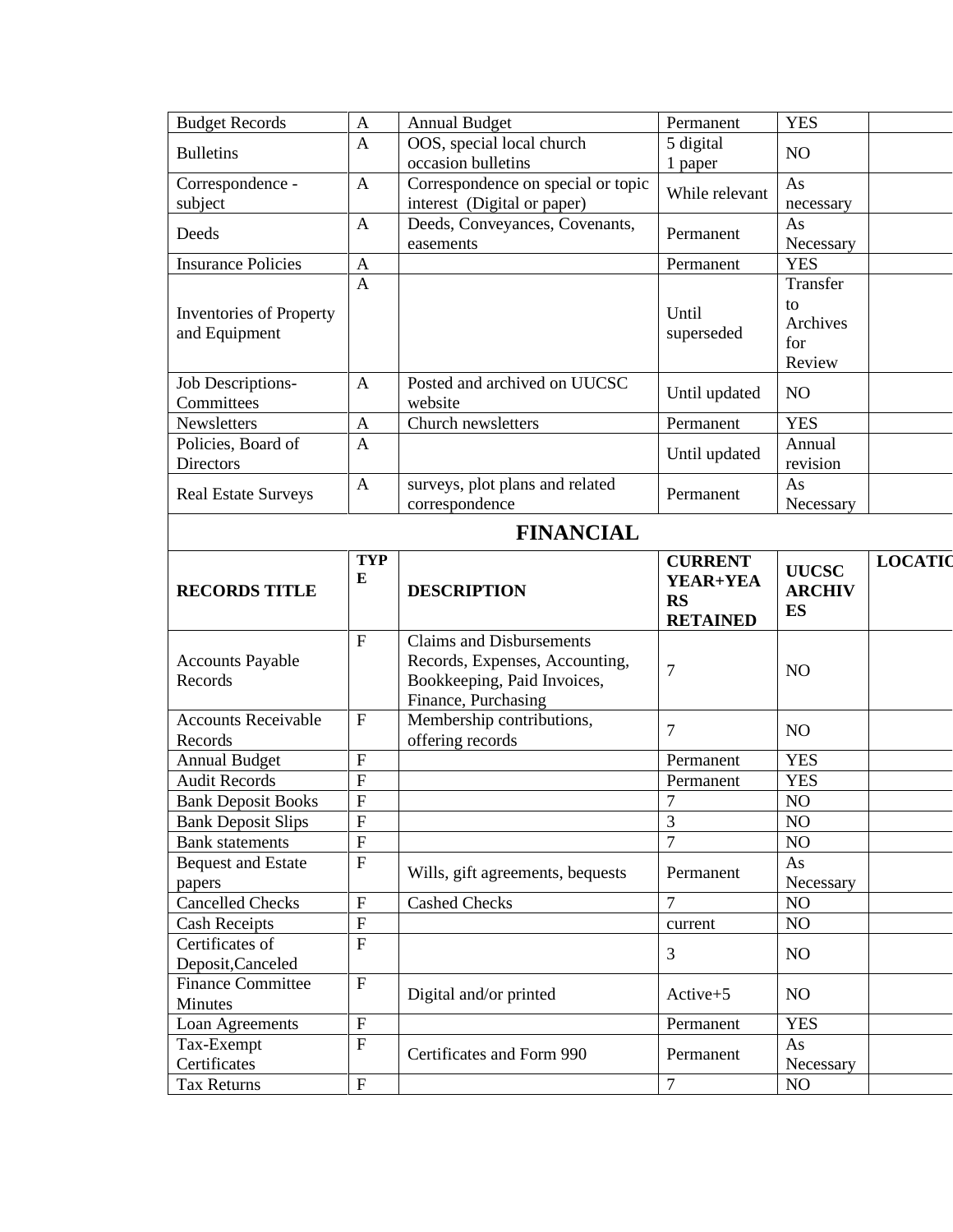| Tax Withholding                   | $\overline{F}$  |                                                                  | Active $+5$                                                | NO                                         |                |  |  |
|-----------------------------------|-----------------|------------------------------------------------------------------|------------------------------------------------------------|--------------------------------------------|----------------|--|--|
| <b>Authorization Records</b>      |                 |                                                                  |                                                            |                                            |                |  |  |
|                                   |                 | <b>HISTORICAL</b>                                                |                                                            |                                            |                |  |  |
| <b>RECORDS TITLE</b>              | <b>TYP</b><br>E | <b>DESCRIPTION</b>                                               | <b>CURRENT</b><br>YEAR+YEA<br><b>RS</b><br><b>RETAINED</b> | <b>UUCSC</b><br><b>ARCHIV</b><br><b>ES</b> | <b>LOCATIC</b> |  |  |
| Artifacts                         | H               | <b>Historical items</b>                                          | Permanent                                                  | <b>YES</b>                                 |                |  |  |
| History, 10 year to<br><b>UUA</b> | H               | written histories                                                | Permanent                                                  | <b>YES</b>                                 |                |  |  |
| Media Coverage                    | H               |                                                                  | Permanent                                                  | <b>YES</b>                                 |                |  |  |
| Photographs                       | H               | Print, digital, slides, DVD's                                    | permanent                                                  | Evaluate                                   |                |  |  |
| Scrapbooks                        | H               |                                                                  | 5                                                          | Evaluate                                   |                |  |  |
| Sermons                           | H               | Ministers (copyright), lay speakers                              | 1 on website                                               | NO                                         |                |  |  |
| <b>LEGAL</b>                      |                 |                                                                  |                                                            |                                            |                |  |  |
| <b>RECORDS TITLE</b>              | <b>TYP</b><br>E | <b>DESCRIPTION</b>                                               | <b>CURRENT</b><br>YEAR+YEA<br><b>RS</b><br><b>RETAINED</b> | <b>UUCSC</b><br><b>ARCHIV</b><br><b>ES</b> | <b>LOCATIC</b> |  |  |
| <b>Bylaws</b>                     | L               |                                                                  | Permanent                                                  | <b>YES</b>                                 |                |  |  |
| Contracts                         | L               | repairs, maintenance, lease<br>agreements, loans,<br>renovations | For term of<br>service<br>$+2$ years                       | NO                                         |                |  |  |
| Contracts, new<br>construction    | L               |                                                                  | Permanent                                                  | <b>YES</b>                                 |                |  |  |
| Incorporation<br>Certificate      | $\mathbf{L}$    |                                                                  | Permanent                                                  | <b>YES</b>                                 |                |  |  |
| Licenses                          | L               | i.e. music performance                                           | For term of<br>service                                     | NO                                         |                |  |  |
| <b>Property Files</b>             | L               | deeds, title papers, repair history,<br>permits, lease agreement | Permanent                                                  | As<br>Necessary                            |                |  |  |
|                                   |                 | <b>MEMBERSHIP</b>                                                |                                                            |                                            |                |  |  |
| <b>RECORDS TITLE</b>              | <b>TYP</b><br>E | <b>DESCRIPTION</b>                                               | <b>CURRENT</b><br>YEAR+YEA<br><b>RS</b><br><b>RETAINED</b> | <b>UUCSC</b><br><b>ARCHIV</b><br><b>ES</b> | <b>LOCATIC</b> |  |  |
| Membership records                | $\mathbf{M}$    | Marriages, funerals, dedications<br>performed at UUCSC           | Permanent                                                  | <b>YES</b>                                 |                |  |  |
| Membership records                | $\mathbf M$     | Annual printed directory                                         | Permanent                                                  | <b>YES</b>                                 |                |  |  |
| Membership register               | M               | Membership register book                                         | Permanent                                                  | <b>YES</b>                                 |                |  |  |
| <b>PERSONNEL</b>                  |                 |                                                                  |                                                            |                                            |                |  |  |
| <b>RECORDS TITLE</b>              | <b>TYP</b><br>E | <b>DESCRIPTION</b>                                               | <b>CURRENT</b><br>YEAR+YEA                                 | <b>UUCSC</b><br><b>ARCHIV</b><br><b>ES</b> | <b>LOCATIC</b> |  |  |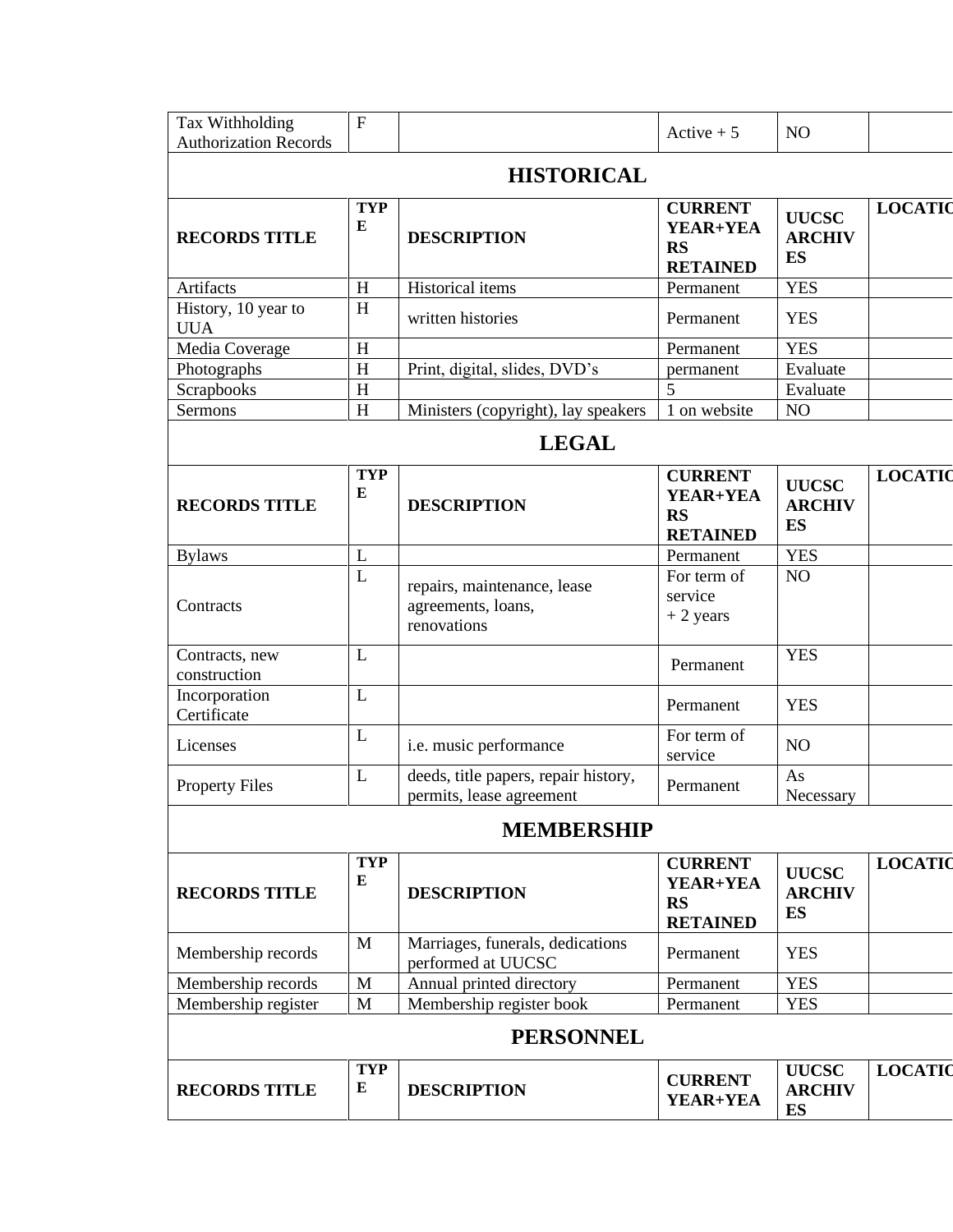|                                                            |              |                                                           | <b>RS</b><br><b>RETAINED</b> |                |
|------------------------------------------------------------|--------------|-----------------------------------------------------------|------------------------------|----------------|
| Accident and Injuries<br>Records                           | $\mathbf{P}$ | <b>Workers Compensation Claims</b><br>Records             | Settled+6.                   | N <sub>O</sub> |
| Benefits Policies and<br><b>Procedures Records</b>         | $\mathbf{P}$ |                                                           | 7 years                      | N <sub>O</sub> |
| <b>Employment Eligibility</b><br><b>Verification Forms</b> | $\mathbf{P}$ |                                                           | Active $+1$ (3)<br>yrs Min.) | NO             |
| <b>Employment Policies</b><br>and Procedures<br>Records    | $\mathbf{P}$ | <b>Employment Policies</b>                                | Permanent                    | <b>YES</b>     |
| <b>Grievance Records</b>                                   | P            |                                                           | Active $+3$ .                | NO             |
| <b>Insurance Election</b><br>Records, Employees            | $\mathbf{P}$ |                                                           | employment<br>$+6$           | N <sub>O</sub> |
| Job Descriptions-<br>Personnel                             | $\mathbf{P}$ |                                                           | 6yrs after<br>updated        | N <sub>O</sub> |
| Minister-biography                                         | P            |                                                           | Permanent                    | <b>YES</b>     |
| Minister-yearly<br>evaluations                             | $\mathbf{P}$ | Confidential                                              |                              |                |
| Pay Authorization<br>Records                               | $\mathbf{P}$ |                                                           | 5                            | N <sub>O</sub> |
| <b>Personnel Records</b>                                   | P            | <b>Personnel Files</b>                                    | permanent                    | N <sub>O</sub> |
| Personnel Search<br>Records                                | $\mathbf{P}$ |                                                           | $Active+7$                   | N <sub>O</sub> |
| Rejected Applications                                      | $\mathbf{P}$ | Rejected and Incomplete<br><b>Employment Applications</b> | $\overline{2}$               | N <sub>O</sub> |
| <b>Time Sheets</b>                                         | $\mathbf{P}$ |                                                           | 3                            | N <sub>O</sub> |

- •
- •

• A=ADMINISTRATIVE

Permanent=digital and paper files.

- P=PERSONNEL
- F=FINANCIAL
- L=LEGAL
- H=HISTORICAL
- M=MEMBERSHIP
- •

### **SOURCE: Board meeting 7/17/2019**

### **CHAPTER 2: SPIRITUAL SERVICES**

- a. Worship
- b. Music
- c. Hospitality
- d. Special services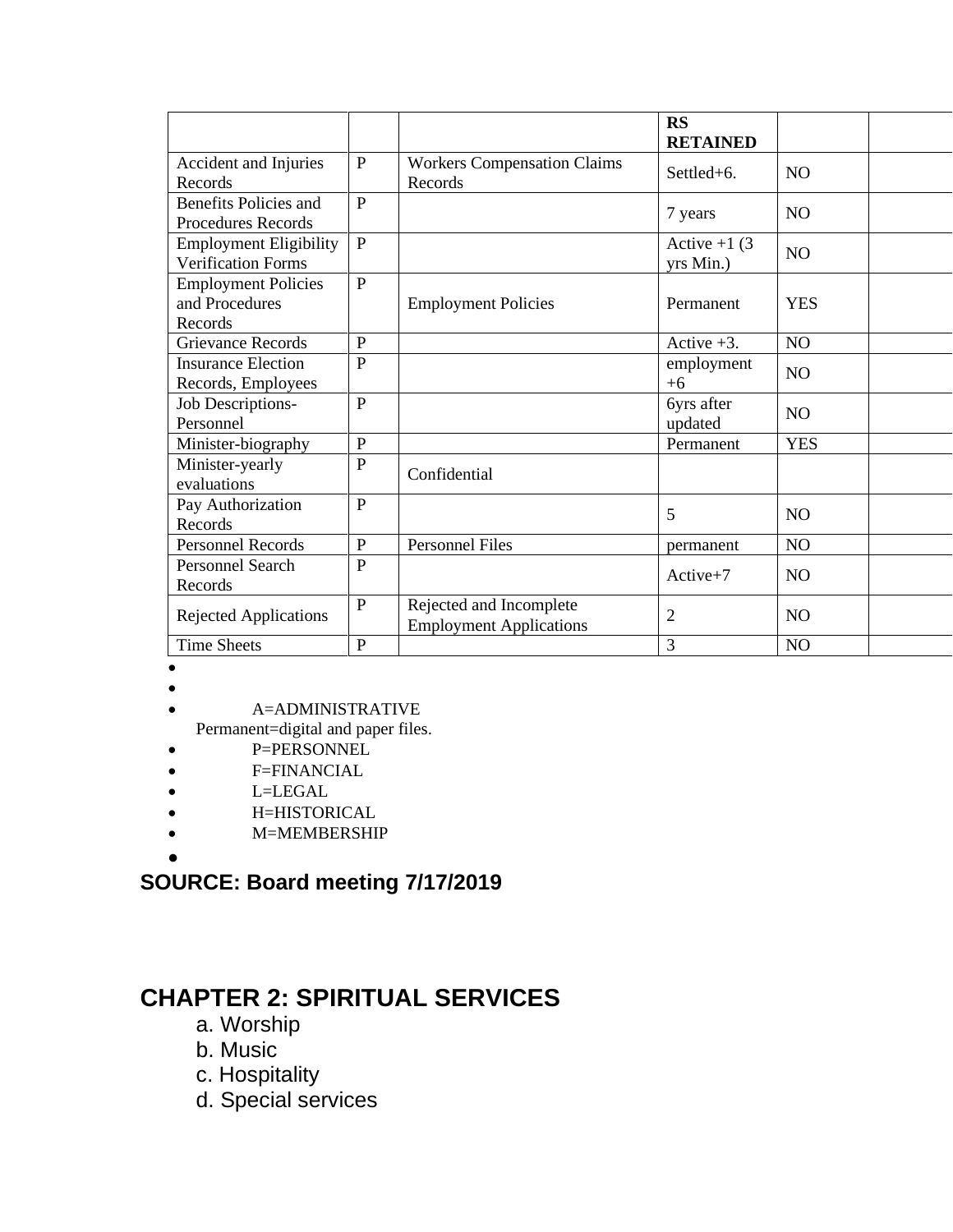### **SUNDAY ANNOUNCEMENTS**

The Worship Committee determined that brief spoken announcements about UUCSC events will be read by a Worship Associate from a form submitted before the service.

### **COPYRIGHT**

The UUCSC Board supports staff, members and all users of the facility, as reflected in the rental agreement, in their efforts to be in compliance with copyright laws.

#### **SOURCE: June 17, 2015 Board Meeting Minutes**

### **CHAPTER 3: LIFESPAN RE**

- a. Adult ENRICH
- b. Adult religious education
- c. Religious Education
- d. UUCSC Film series
- e. Wellness Team

### **CHILD CARE**

A. An adult planning the meeting or event will take responsibility for contacting and supervising the child-caregivers.

B. There must be one caregiver for every three children ages 3 and up. For a child younger, the ratio is one adult to every 2 toddlers. Infants will be cared for on a one to one basis, and only when the parent gives personal consent.

C. Caregivers are paid at an hourly rate, starting with the set-up time and ending when the clean up is complete.

D. There will be two caregivers at all times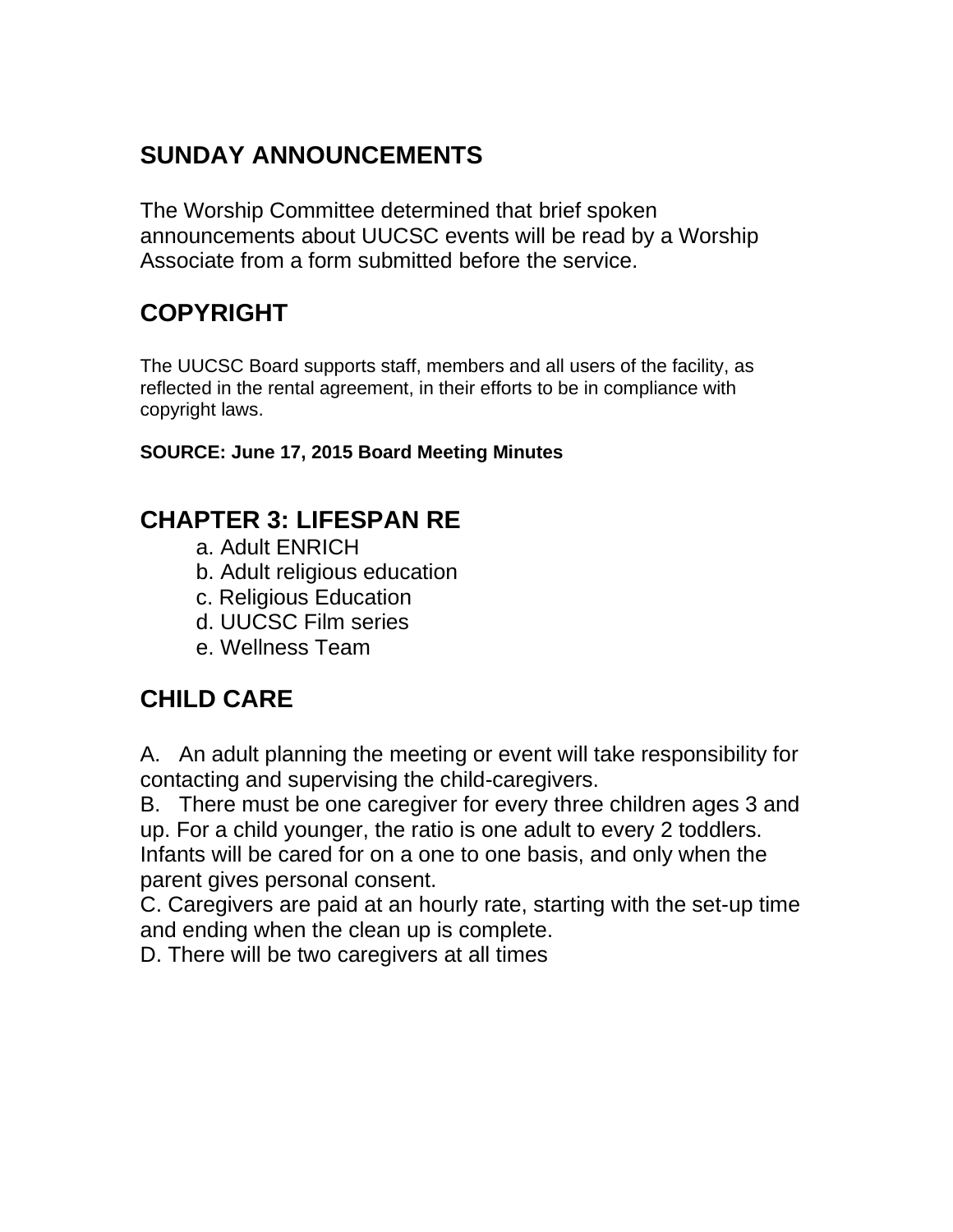### **CHAPTER 4: CONGREGATIONAL AND LEADERSHIP DEVELOPMENT**

- a. Membership
- b. Nominating
- c. Leadership Training and initiatives and other UUA links

### **BOARD BINDERS**

Table of Contents: UUCSC Mission and Vision Statements Expectations for Board members Current Board member contact list Job descriptions for each Board member Description of Coordinating Council Clusters List of Board Member liaisons to clusters Job description for liaisons Updated Board covenant Updated bylaws Board calendar PRESIDENT'S BINDER: All of the above, plus Policy Handbook and Operations Manual

IMPORTANT – ALL DOCUMENTS MUST BE DATED

**SOURCE:** *January 19, 2009 Board Meeting Minutes updated 11/2017* 

### **BOARD COVENANT**

The Board covenant should be updated annually.

Covenant: As a Board we covenant that our responsibility is to represent the best interests of our faith community in a secure, transparent, respectful and democratic manner.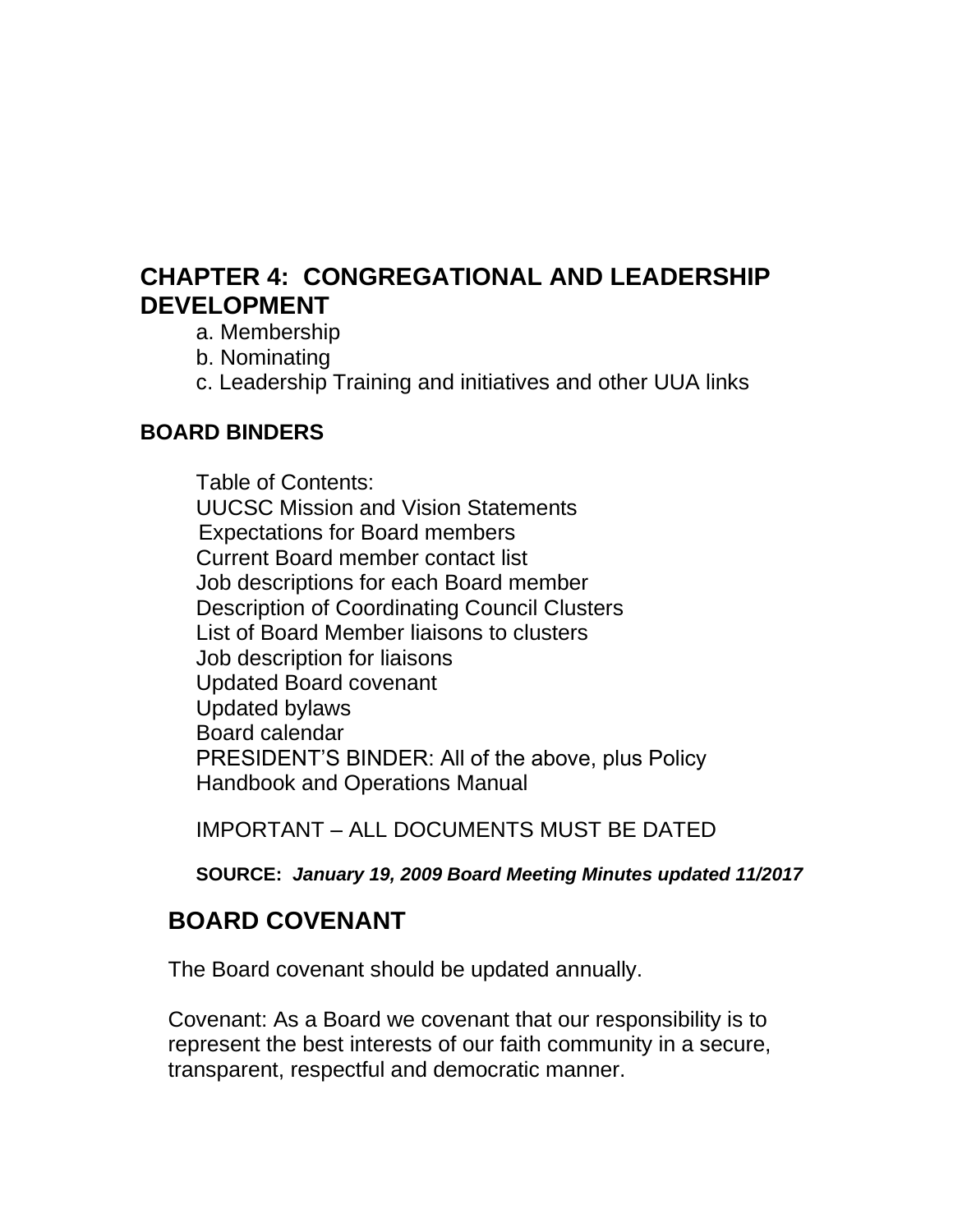### **E-VOTING**

Any Board member can propose a motion by emailing the group with specific wording. A second is required for discussion to begin. The discussion will be open for at least 24 hours after the second is received. At the end of 24 hours the tally is being taken. The clerk may initiate a vote to accept minutes via e-mail.

 **SOURCE: December 7, 2014 Board Meeting Minutes**

### **CONGREGATIONAL PARTICIPATION**

#### **Visitors**

#### **Commitment:** Exploring **Participation**:

Sign the guest book and leave contact information if so desire Wear a temporary nametag and use a red mug to identify their newness to UUCSC

Join in worship services and ask questions as they try out different aspects of the congregation's activities

Contribute to the plate

### **UUCSC:**

Ministerial conversations, if requested Email newsletter Membership contact after 6 months Make aware of the Path to Membership

### **Members**

**Commitment:** Full/ total/ life-changing **Participation:**

Attends Membership classes Signs the Membership book

Votes

Pledges

Actively participates in many aspects of congregational life, possibly serving as chair of a committee Is listed in the directory **UUCSC:**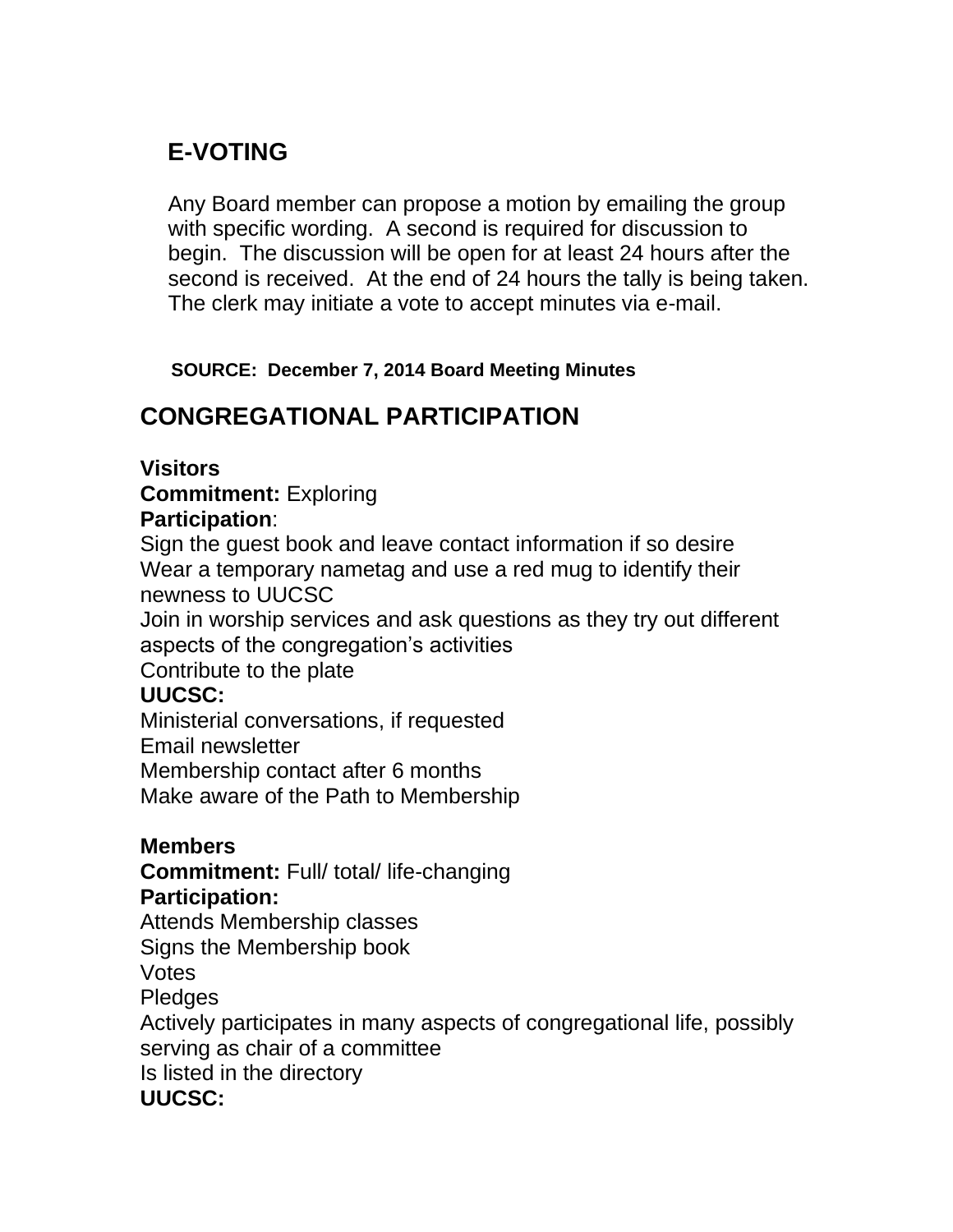Offers pastoral care

Solicits those to serve in elected positions such as Board officer or director, Nominating committee, or Finance chair Sends relevant information about congregational meetings

Sends pledging information

Sends all congregational emails, including the newsletter Offers financial discounts when members use the facilities and celebrates life events such as weddings and memorial services

### **Friends**

**Commitment:** Participating non-member

### **Participation:**

Attend services regularly

Joins committee work

Contributes financially

Chooses be listed as a Friend in the UUCSC directory

### **UUCSC:**

Membership asks about the potential for becoming a member Membership asks if they wish to be listed as a Friend in the UUCSC directory

Offers pastoral care

Sends pledging information

Sends all congregational emails, including the newsletter

The minister has the discretion to offer financial discounts

### **Inactive members**

### **Participation:**

Unable to attend but wish to stay in contact **UUCSC:**

Keep listed as inactive in the directory Send emails and newsletter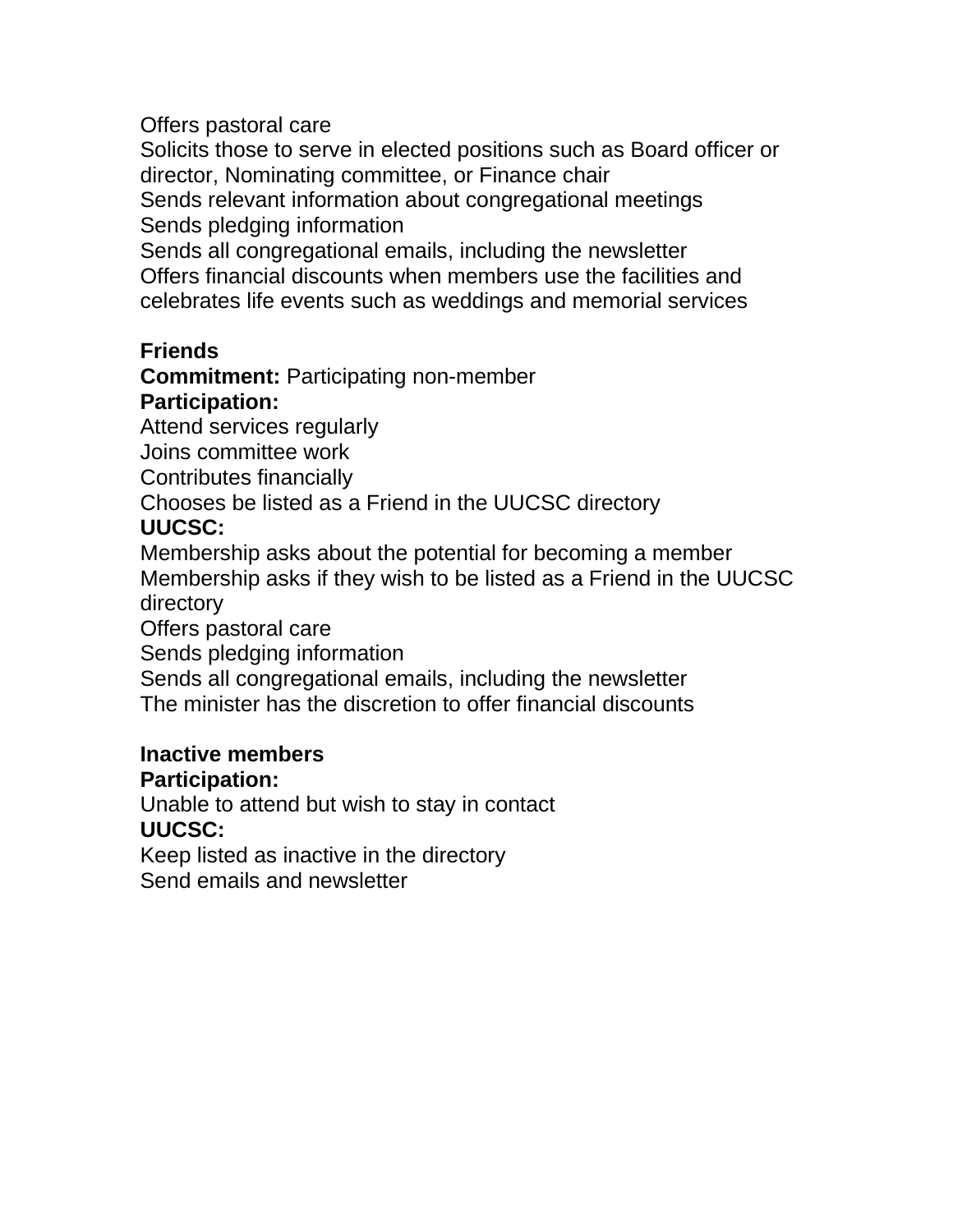### **CHAPTER 5: FACILITIES**

- a. Repair and Maintenance
- b. Janitorial
- c. Landscaping
- d. Aesthetics
- e. Condo representation

### **FACILITY USE**

A. Use of UUCSC Facilities will be consistent with UUA Principles, be consistent with UUCSC Mission Statement, and comply with State and local law.

- B. Each Event Sponsor becomes the responsible party during their event to ensure that health and safety standards are met.
- C. No drugs are permitted in the building.
- D. UUCSC Alcohol policy must be followed during each event.
- E. No guns or firearms are permitted in the building except those carried by authorized law enforcement officers.
- F. UUCSC is a non-smoking building.
- *G.* **SOURCE:** *January 19, 2009 Board Meeting Minutes*

### **KEY/KEYCODE**

This Facilities Key/Key Code Policy was developed to help ensure the safety and security of the building, equipment, and congregants of UUCSC; including their families, visitors, and staff members.

Keys will be assigned to members of the Facilities committee, staff and tenants. These will be returned as soon as the tenant vacates the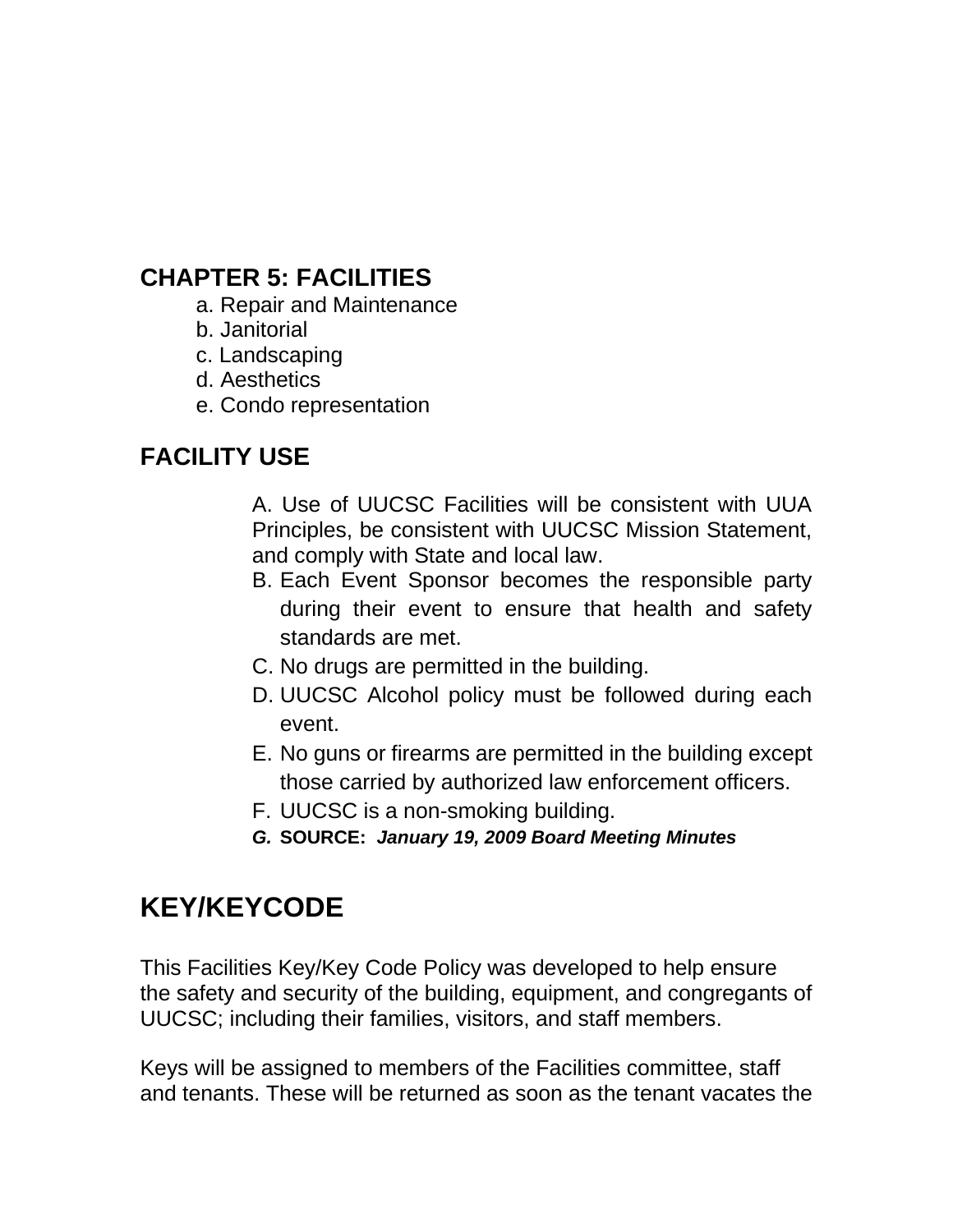building, staff leaves UUCSC, or a member leaves the Facilities committee. Long-term facility users, such as AA, may request a key that will also be returned immediately if no longer needed by the person to whom it has been assigned. All key and key code assignments must be approved by the Board president. A log will be kept of all assigned keys and key codes that will include the date of approval, date of assignment and date of return or deactivation.

Key codes to use the handicap-accessible door at the top of the ramp for entry to the UUCSC building will be assigned by the Office Administrator, or other trained people. Key codes will be assigned to all staff, members of the Facilities committee, Board members, committee chairs, the Condo president and treasurer, the cleaning company and regular renting groups (such as AA Leaders). Contractors or "One-time" renters (such as an outside group renting for an event) can be assigned a code for the event; and the code will be deactivated after the event. Other members and friends may apply for a key code as needed. Their application must include the reason for needing the key code. Each registered person is responsible for his/her/their own code use (or misuse). Users are expected to keep track of their own pin codes, once assigned. They should not be shared with anyone for any reason. Key codes will be deactivated when no longer needed, such as when a member leaves the Board, or steps down as a committee chair, or moves. A yearly event log audit will be done and unused codes will be deactivated. The key codes will not be reassigned.

An event code will be used to keep the ramp door open during Sunday services and other events, for the convenience of those needing to use the ramp. Basic key codes will allow entry and relock the ramp door immediately afterwards. The doorbell by the key code pad can be used if the office is open as someone will be there to let people in. The doors by the steps will be operated using the appropriate tool.

### **LIBRARY**

The library will support the congregants' search for truth and meaning by providing a diverse collection that represents many different points of view on spirituality and other topics of interest to the congregation.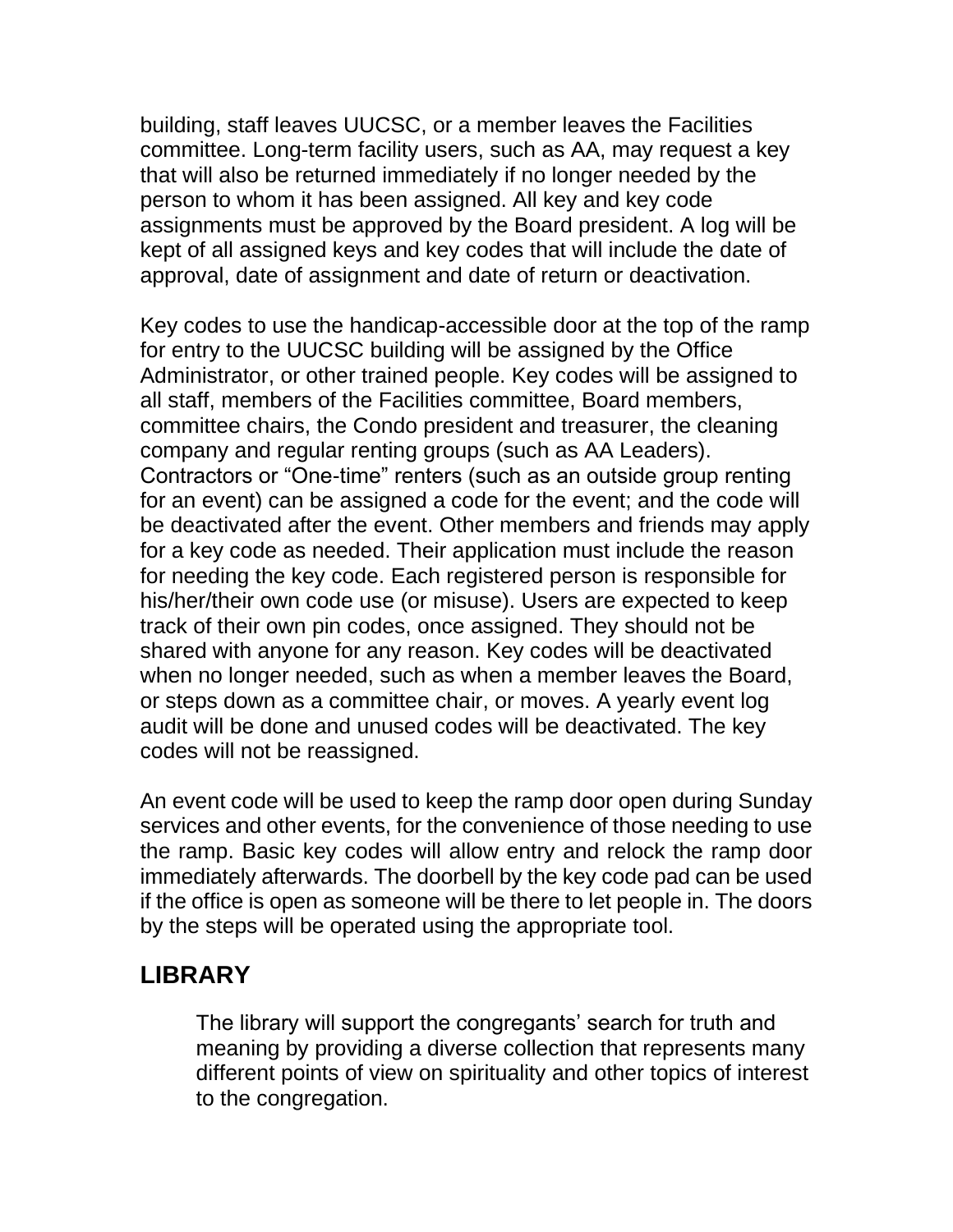The Board will appoint a library coordinator to maintain the collection.

**SOURCE:** *April 15, 2015 Board Meeting Minutes*

### **ANIMALS**

Only service animals are allowed in the UUCSC facility.

### **CHAPTER 6: COMMUNICATIONS**

- a. Publicity
- b. UUCSC Communications

### **INTERNAL COMMUNICATION**

To preserve privacy, the UUCSC e-mail list and directory will be used only for church-related events and not to generate private business.

The president, vice president, minister, and office administrator (or their designee) may send e-mails or letters to the entire congregation. All congregational e-mails will use the Bcc: field instead of the To: field in order to preserve the privacy of members e-mail addresses

### **EXTERNAL COMMUNICATION**

Letters regarding congregational policy and / or specific critical issues sent on behalf of the congregation will be signed by the President and the Minister.

**SOURCE:** *January 19, 2005 Board Meeting Minutes*

### **STORM CANCELLATION – October 2005 This policy is currently under review. 11/2017**

*The most important priority of the UUCSC is the safety and well being of our members and friends. Since we live in New England we can expect snowstorms and inclement weather conditions to occur especially in winter. While we aim to provide Sunday services and other events on occasions when minor snow events occur, no one should feel obligated to*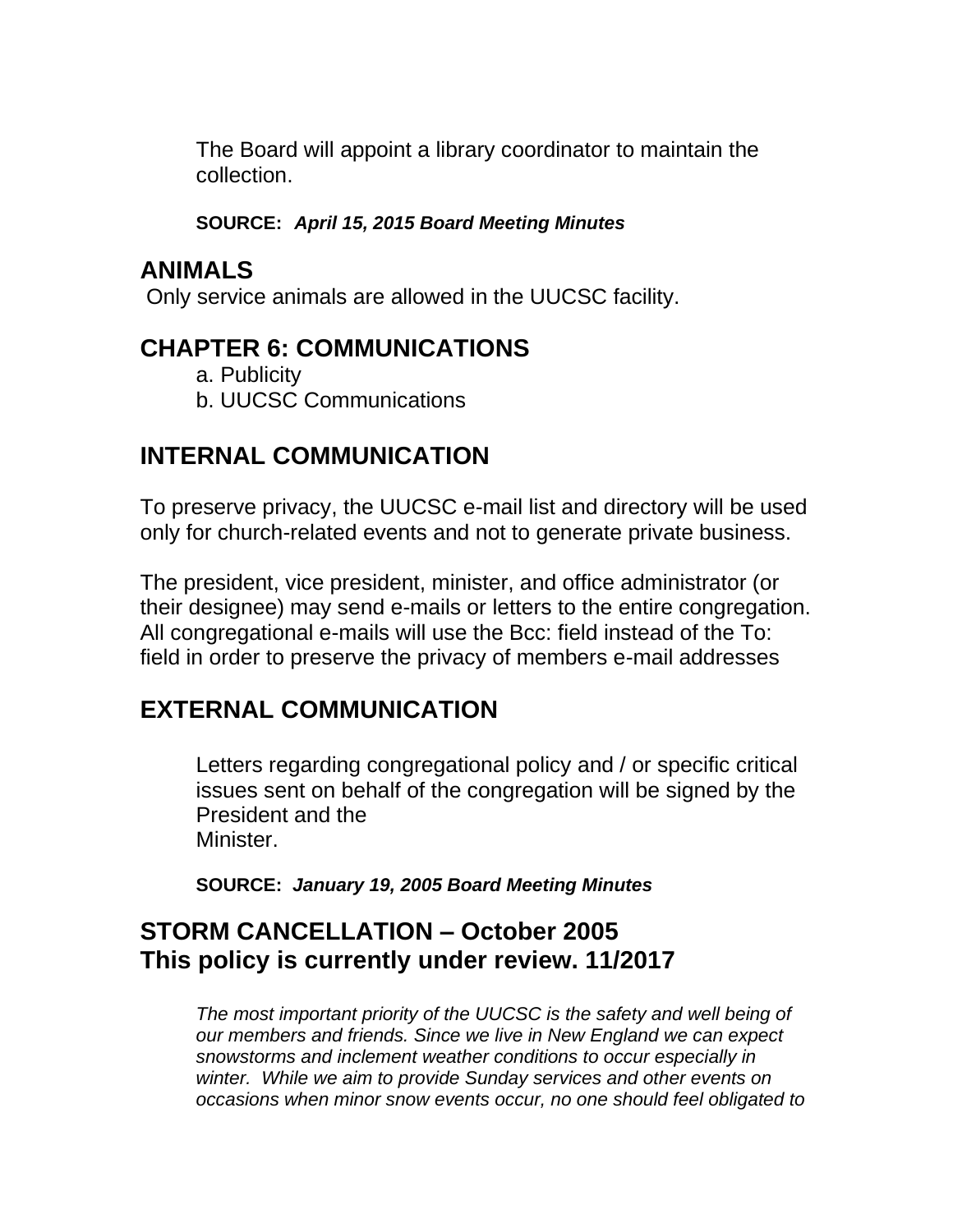*attend if they feel travel would be unsafe for them. Anyone not comfortable with their ability to travel safely should feel free to stay safe in their home. It is indeed better to be safe than sorry.*

#### **Service/event cancellation due to inclement weather policy**

- **I. Determination of service cancellation will be made by the congregation president in consultation with the minister (or lay leader) preferably 12 hours before the service (8 pm Saturday).**
	- A. If the president is not available, the vice president shall assume this duty. If the vice president is also not available, the Worship Committee chair shall assume this duty.
	- B. If the minister/lay leader is not available, the Worship Committee chair shall assume this duty.

#### **II. Reasons/Conditions for cancellation**

- A. Facility not usable
- B. Governor declares a "State of Emergency".
- C. South Kingstown declares an emergency or closes Rte. 108.
- D. Storm deemed unsafe for travel by minister and president
	- 1. Prediction of active storm at time of service accumulation of more than 7 inches
	- 2. Saturday night/early Sunday morning storm predicted to exceed 12 inches.
	- 3. Major/massive storm predicted to begin during service
	- 4. Predicted ice storm that conflicts with service hours
	- 5. Other best judgment

#### **III. Procedure**

- A. Responsible parties (Section I) confer night before and "make the call" to cancel or delay service.
- B. President (or stand in/worship leader)
	- 1. Activates notice to media Rhode Island Broadcaster Association
	- 2. Notifies Web Master
	- 3. Notifies facilities chair
- C. Minister (or stand in /worship leader))
	- 1. Notifies Worship Committee chair
		- 2. Notifies staff
		- 3. Notifies Membership chair
		- 4. Sends email notice with Blessing (Section IV)

#### D. Web Master

1. Posts cancellation message on the web site

#### **IV. Virtual Service Alternative**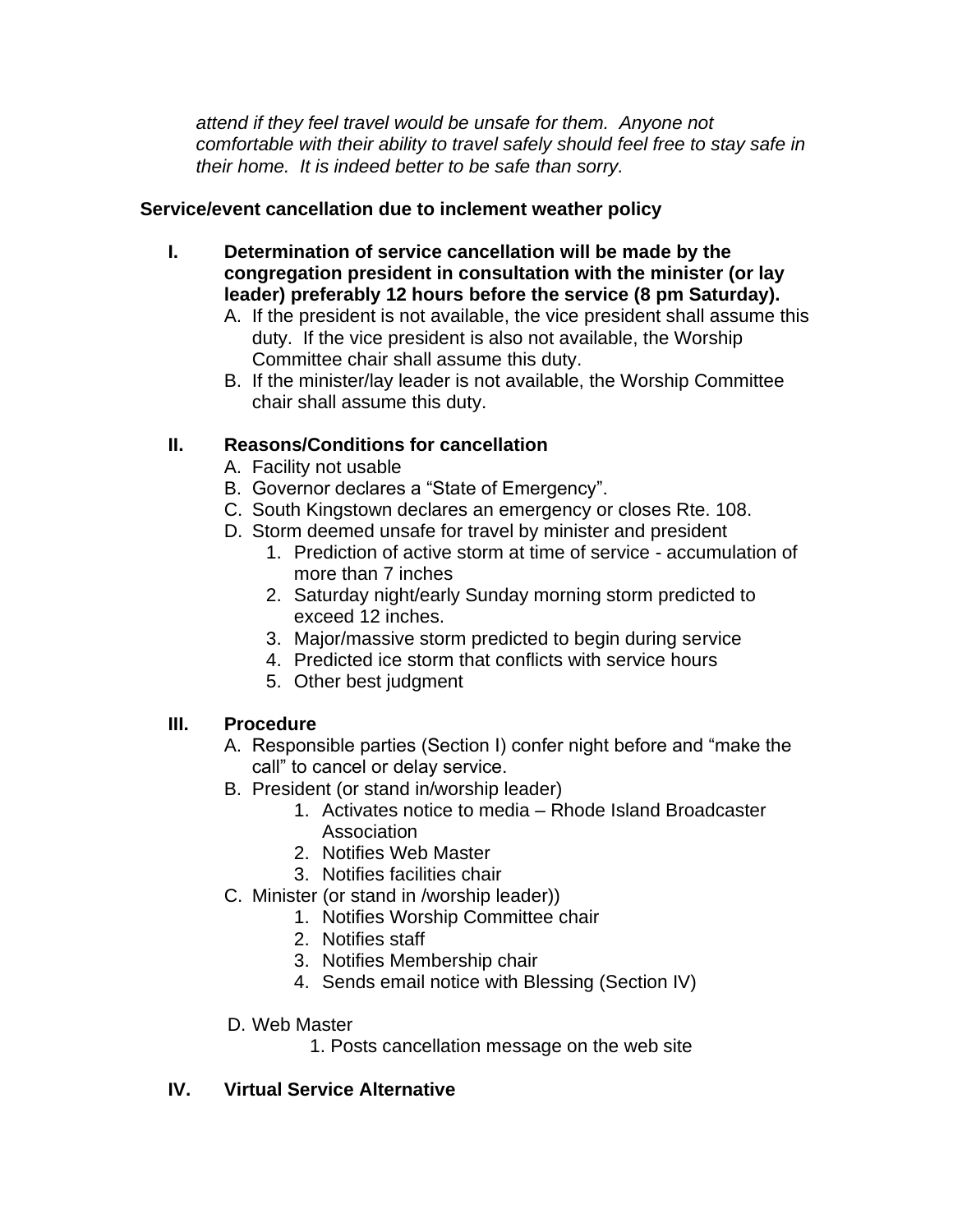- A. It will be the custom of this congregation that when emailing the notice of cancellation, the minister will offer a blessing and meditation or reflection that can be performed at the usual service hour by those wishing to worship together while apart.
- B. In the event the minister is unavailable, the president will perform or delegate this function.

#### **V. Non-service event cancellation**

A. Any other event cancelled will be determined by the event chair B. Event chair will call the president or vice president to notify media

**VI. Persons other than president with authority and guidance to activate use of the Rhode Island Broadcaster Association Network:**

A. Minister

- B. Vice President
- C. Worship Committee Chair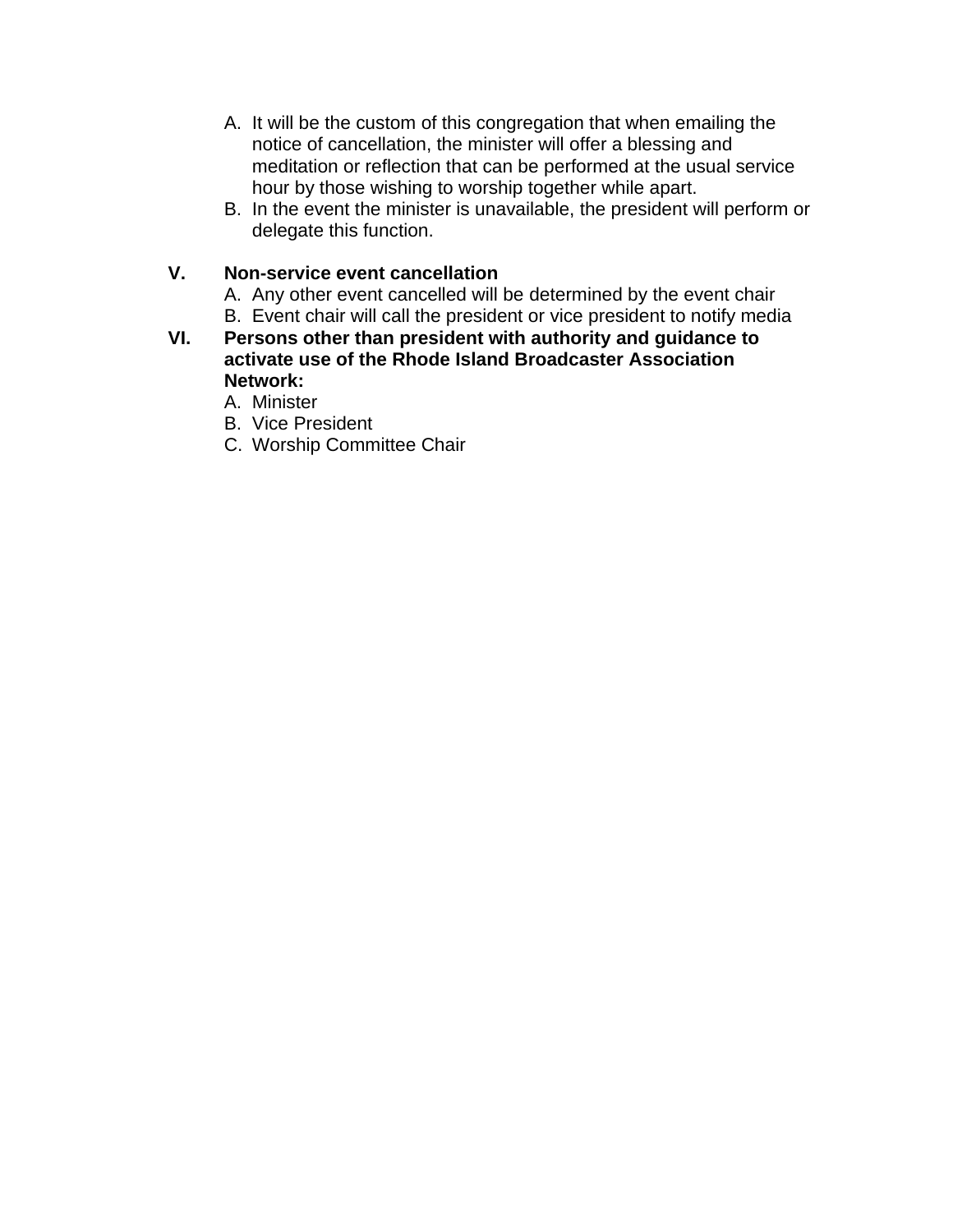### **CHAPTER 7: COMMUNITY RELATIONS AND EVENTS**

- a. Social events
- b. Social action
- c. Green task Force
- d. Music at Lily Pads

### **ALCOHOL – This policy is currently under review. 11/2017**

The policy seeks to protect the congregation and its resources from potential liability in the event of misuse of alcoholic beverages at any event hosted, sponsored, or in any way associated with the UUCSC.

It is essential that steps (1-4) are taken to ensure that:

STEP 1. a range of non-alcoholic beverages be available

STEP 2. no one is ever pressured to consume alcohol

STEP 3. no person under the legal age is permitted to consume alcohol

STEP 4. alternative transportation home is available should a person become impaired.

Groups making use of the premises may serve alcohol provided the previous steps (1-4) are taken and that there is advance disclosure that alcoholic beverages may be served. Groups renting the premises where food is served and alcohol consumption may exceed a single toast must employ a certified and insured bartender to dispense alcoholic beverages.

Alcohol may be served at UUCSC social events held off-site (e.g. Dining 4 Dollars, potlucks, etc.) provided the previous steps are taken.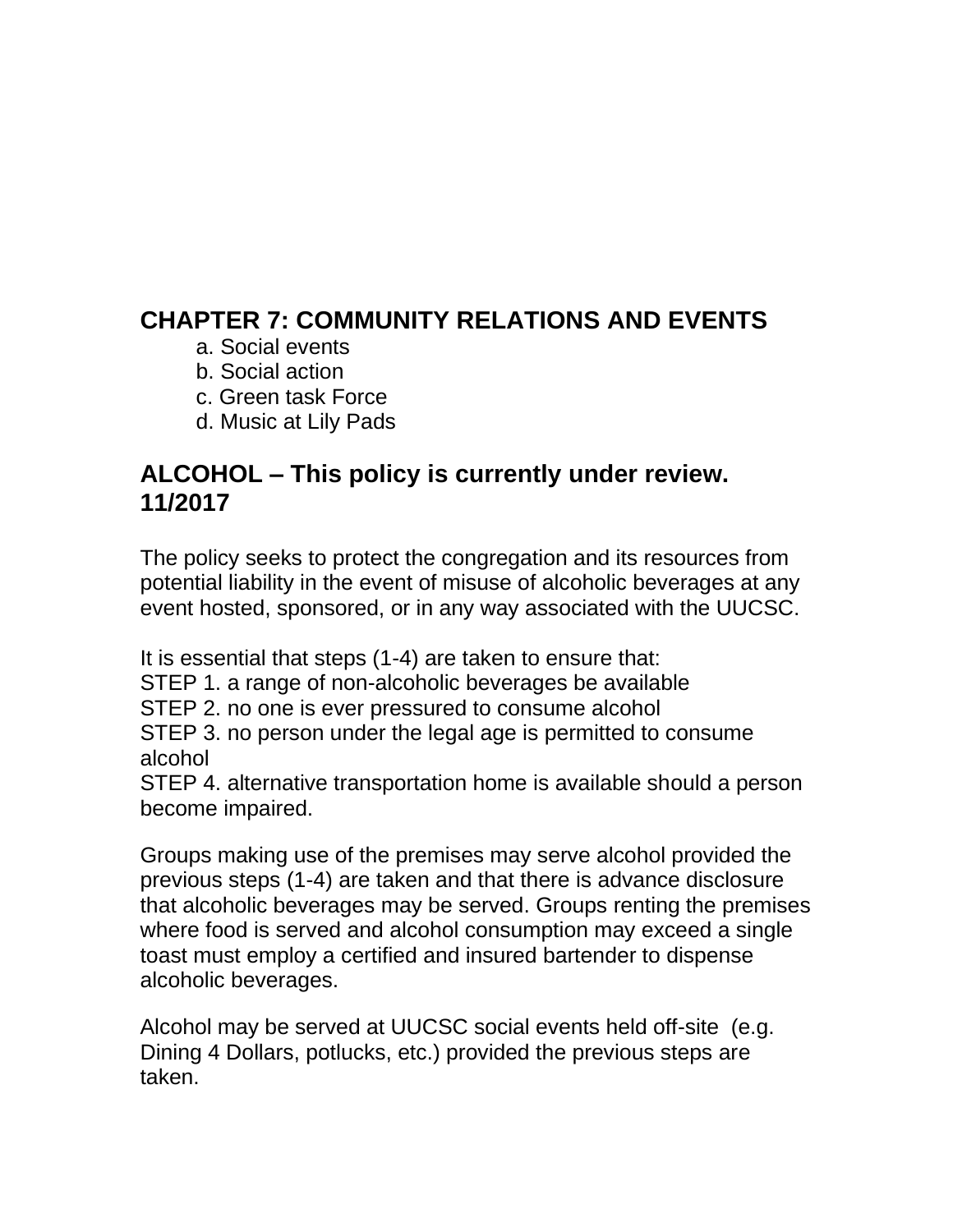Alcohol may be served at off-site locations where church business is being conducted provided:

- 1. the previous steps (1-4) are taken
- 2. there is advance notice that alcohol will be served or sold
- 3. all actual business, especially voting, must be completed before alcohol is served
- 4. service complies with all local and state laws and regulations relating to the sale or serving of alcoholic beverages, and appropriate permits and/or licenses are obtained
- 5. a cash bar has to be staffed by certified and insured bartenders.

Alcohol may be part of a basket auctioned off for fund raising purposes, but the bottle may not be opened on-site.

Board approval is required for alcohol to be served or sold at galas and major fundraisers.

Alcohol may **not** be served whenever there is an AA meeting on UUCSC premises.

Alcohol may **not** be served at ANY UUCSC youth group event off (or on) the premises.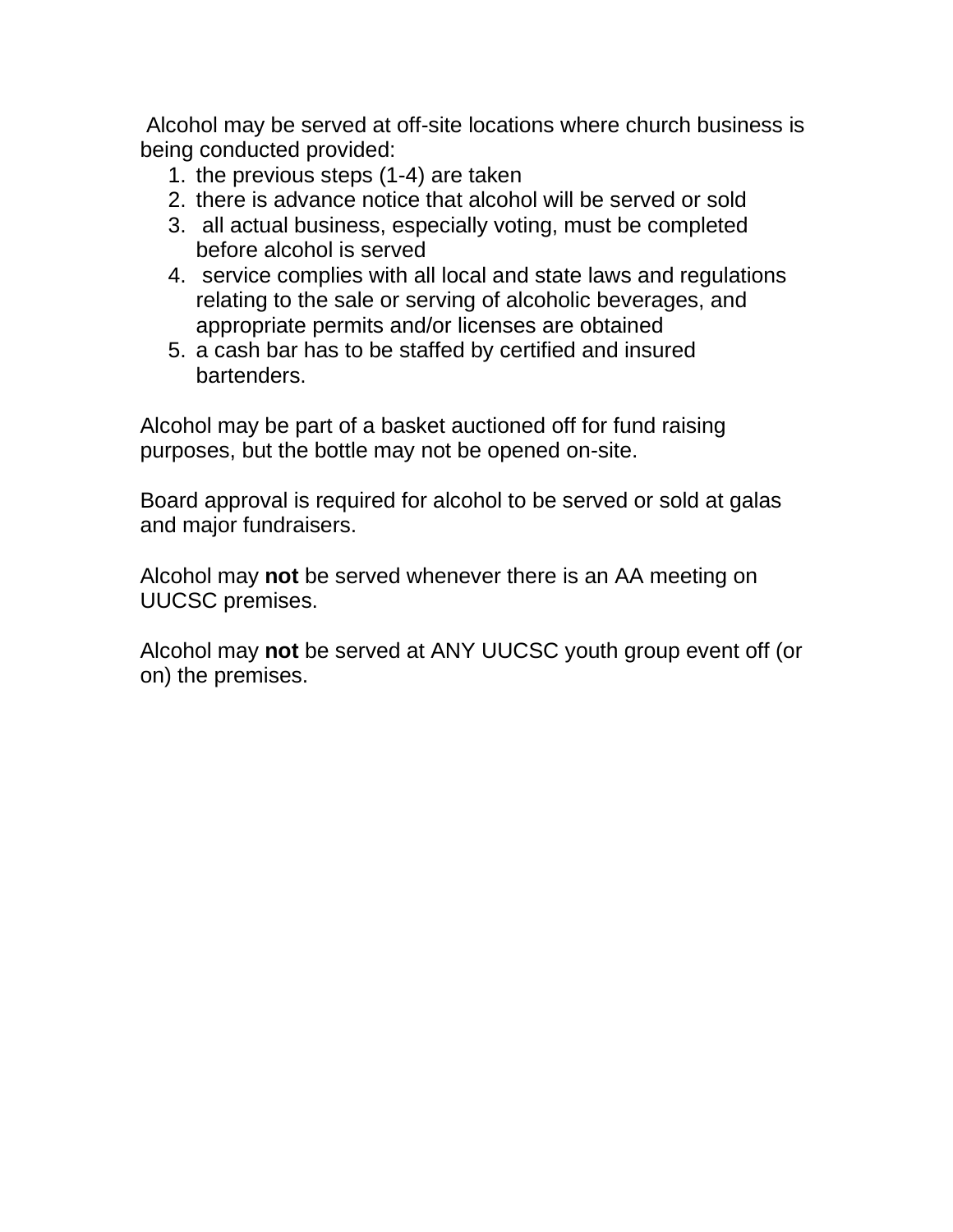### **CHAPTER 8: Ministry**

- a. Small Group Ministry
- b. Pastoral Care
- c. Caring Connection
- d. Right Relations Task Force
- e. Committee on Ministry
- f. Men's Group
- g. Women's Spirituality Group

### **AGAPE FUND**

A. There shall be an Agape Fund established by the UUCSC. The minister shall have sole discretion to distribute from the fund for the purposes that are consistent with and in furtherance of the goals established by the UUCSC Board.

B. The UUCSC Board resolves by vote that the minister is prohibited from making disbursements for the benefit of himself or herself or any family member. This Board resolution shall be in writing as part of the minister's annual Letter of Agreement. As such, it shall be signed annually by the minister and the president of the congregation.

C. The Board, through the Treasurer, shall retain administrative control over the Agape Fund, to ensure that all disbursements further UUCSC's exempt purposes.

D. Such purposes shall be limited to providing Care for the Needy. Confidentiality regarding such disbursements shall be maintained by the minister, but a report of the general nature of the disbursement shall be reported to the Treasurer in any month when such disbursements are made.

### **SOURCE:** *November 30, 2008 Board Meeting Minutes*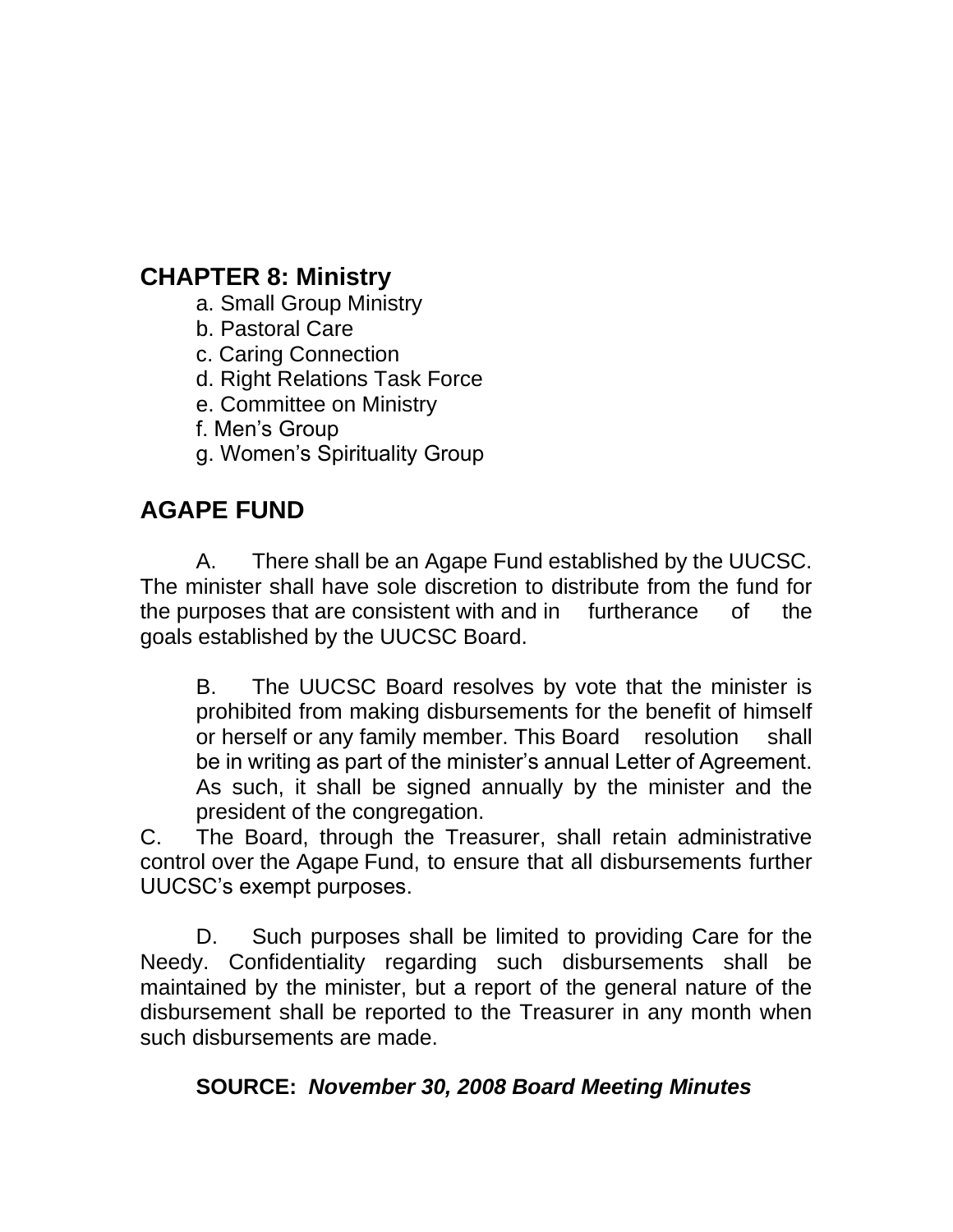### **SAFE CONGREGATION – Submitted September 2006. This policy is currently under review. 11/2017**

### **A. SAFETY**

#### **1. Classroom Environment:**

a. Fire Alarms with Carbon Monoxide detection will be installed in the main classroom area, furnace room and kitchen.

b. All curtains, cloth banners and cloth sound buffers will be fire proofed with fire- proofing spray.

c. The fire extinguisher will be checked by the local fire dept. as needed. Teachers will be made aware of its location.

d. A First Aid box is located in the RE Supply Cabinet. Soon there will be one on the wall near the fire extinguisher as well.

e. A Clean Hands notice will be posted in both bathrooms, kitchen and in the Nursery Handbook.

#### **2. Fire Drills:**

- a. Fire Drills will take place once per teaching session. Teachers will have the fire drill procedure on their clipboards that also hold the weekly attendance sheets for each class.
- b. Evacuation notices will be posted in several locations in the Hall and also will be on the teacher's clipboards. Once a final Evacuation notice is created, it will also be available to all church members.

#### **3. Nursery:**

- a. Paid nursery caregivers (teens) will now be joined by an adult volunteer
- b. Nursery Safety Guidelines are given to all nursery caregivers. **(FORM A)**
- c. All caregivers will sign the Code of Ethics.
- **d.** Childcare other than Religious Education class time will be scheduled using the Nursery Guideline Form B. **(FORM B)**

#### **3. Classroom Teachers:**

- a. All Teacher volunteers will be approved by the DRE and Religious Education Committee and will sign the Code of Ethics. **(FORM C)** The Code of Ethics will be reviewed and, if necessary, updated each September by the RE Committee.
- b. All teachers will fill out an injury report if an accident or injury should occur with any of the children or youth. **(FORM D)**
- c. All teachers and Volunteers will receive a Safety Policy Notice for Teachers. **(FORM E)**
- d. All teachers will consult the DRE about any planned events off the Church property and utilize the Basic Permission Slip. **(F)**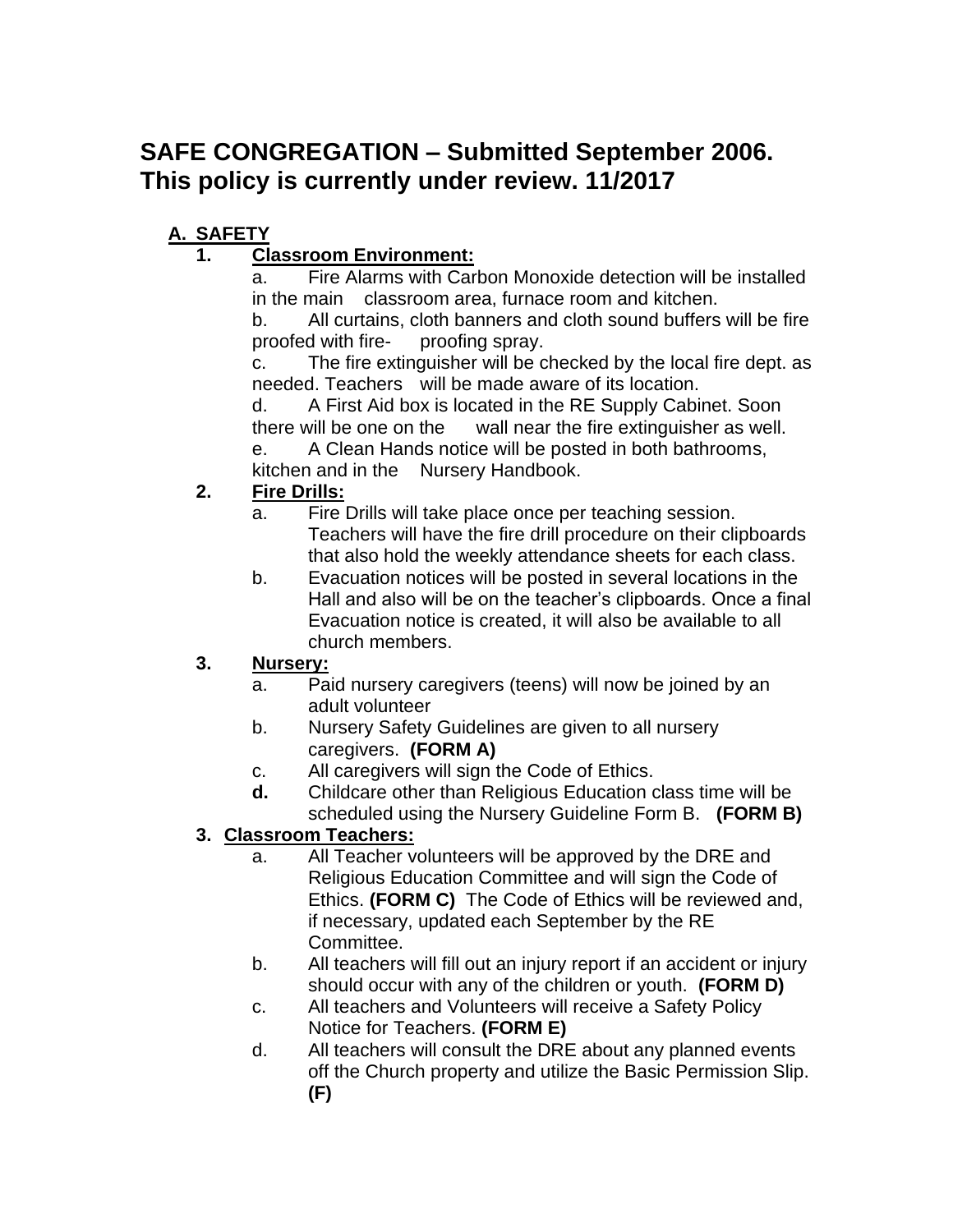#### **5. Jr. Youth Group:**

- a. All adult volunteers will sign up for events in order to create a complete calendar of events and chaperones for the year. All volunteers will be approved by the RE Committee and DRE.
- b. All parents/guardians will sign the Jr. Youth Group Permission slip. **(G)**

#### **6. Youth Group:**

- a. All Youth Group Advisors will sign the Code of Ethics.
- b. All Youth Group Advisors will complete a Criminal Background check.
- c. *Action Item:* Information is being sought for how to handle driving situations for both Youth Group meetings and conferences.

#### **7. Minimal Safety Standards:**

- a. Criminal Background check for RE paid employees, Youth Advisors, Owl Trainers/Facilitators, Mentors and Youth Advisors.
- a. Read/ Sign Code of Ethics All RE teachers, childcare providers, youth advisors
- b. At least 2 care providers present at all times.
- c. All allegations of potential abuse reported to DRE or Minister.
- d. All reports investigated immediately
- e. All investigations logged.
- f. Unless allegation is clearly invalid report to DCYF or local police.
- g. All Background checks, code of ethics and license checks will be kept on file in the office (locked). The minister and DRE will have the keys.

#### **B. NURSERY GUIDELINES**

- **1. Registration:** All babies and toddlers must be registered if staying without their parent/caregiver in the nursery. Let the DRE know if a visitor or unregistered child is in the nursery. There will be an updated list in this folder of registered babies and toddlers.
- **2. Nursery Ages:** The nursery area is meant for children ages infant-4 years old.
- **3. Safety:** Never leave babies or toddlers unattended. The DRE will always be "floating" around to check on classes and the nursery. We are also working on getting an adult Nursery Supervisor each week to check in with the nursery caregivers during service.
- **4. Diaper changing policy**: If it's really necessary for the diaper to be changed, (sometimes it can hold till service is over), get the DRE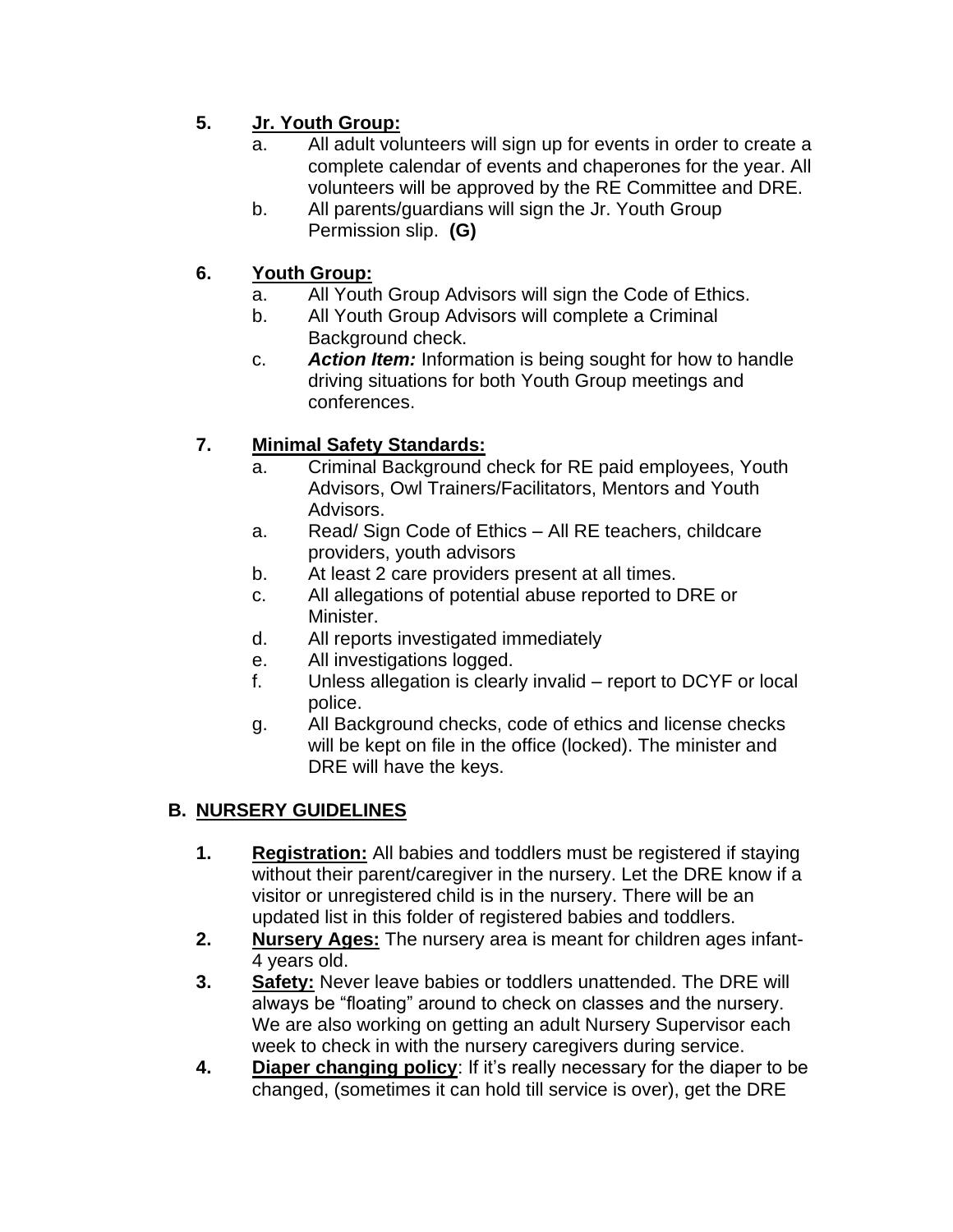and the parent will be notified. Nursery care Adult volunteers or the DRE may change a diaper only with parental consent.

- **5. Discipline & Intuition:** Always let Debby or one of the teachers know if you are having a disciplining situation that you feel you can't handle. Use your intuition in this job. If a circumstance feels dangerous, unsafe or just "not right," communicate it to an adult ASAP. It's always better to be safe than sorry.
- **6. Benefits:** Have Fun with this job!
	- a. We're proud to have you on the team!

#### **C. CHILD-CAREGIVERS REFERENCE GUIDE FOR UUCSC COMMITTEES**

#### *Note: This guide is for meetings and events other than normal Sept.- June services.*

Guidelines for successful child care at UUCSC meetings and events:

- 1. An adult must take responsibility for contacting and supervising the child-caregivers and assisting the child-caregiver with set-up and clean-up.
- 2. There must be one caregiver for every three children ages three and up. For a child younger, the ratio is one adult to every two toddlers. Infants cannot be cared for unless the parent gives personal consent to a caregiver. This will be a one on one caregiving situation in which the parent is the established caregiver supervisor. (i.e.: checking in on the caregiver every ten to fifteen minutes during the course of the meeting.)
- 3. The nursery area is provided for children ages infant-4 years old. All other children may use the general RE space.
- 4. The rate of pay is \$7.50 per hour, starting with set-up time and ending when the clean-up is finished.
- 5. We strongly recommend that a child-care budget be developed for each committee.
	- a. CAUSES Why is the disruption occurring? Is it a conflict between the individual and others in the Congregation? Is it due to a professionally diagnosed condition of mental illness?
	- b. HISTORY What has been the frequency and degree of disruption caused in the past?
	- c. PROBABILITY OF CHANGE How likely is it that the problem behavior will diminish in the future?
- 7. The Committee will decide on the necessary response on a case by case basis. However, the following four levels of response are recommended: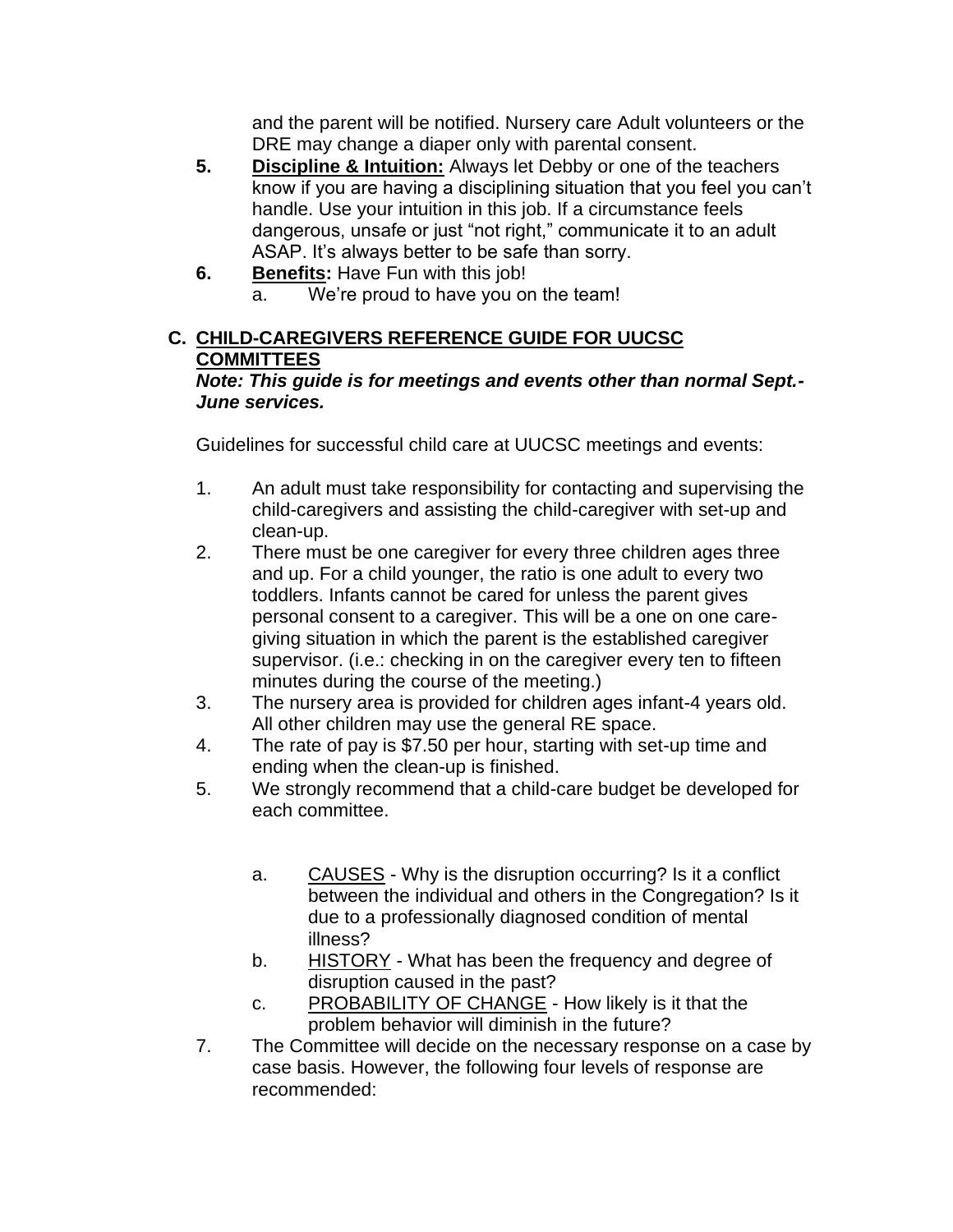- a. LEVEL ONE- The committee may decide that no action is warranted. In that event, the minister and the Board should be informed.
- b. LEVEL TWO The Committee shall inform the Minister of the problem and the Minister and/or member of the committee shall meet with the offending individual to communicate the concern.
- c. LEVEL THREE After making reasonable attempts to secure appropriate behavior; the disruptive person remains noncommittal, the offending individual is excluded from the Congregation and/or specific activities for a limited period of time, with reasons and the conditions of return made clear.
- d. LEVEL FOUR If after making all reasonable attempts to secure appropriate behavior; the disruptive person refuses to comply, the offending individual is permanently excluded from the premises and all UUCSC activities. Before this is carried out, the Committee will consult with the Board of Directors and the Minister. If it is decided that expulsion will take place, a letter will be sent by the Minister and Board explaining the expulsion and the individual's rights and possible recourse.
- 8. For any behavior judged to need a Level 2, 3 or 4 response, contact the District Executive. Depending on the nature of the behavior, it may also be appropriate to involve professionals in other fields: e.g. mental health workers, social service agencies, the police.
- 9. Any action taken under item "D 4" (above) may be appealed to the Board of Directors and/or the Minister.
- 10. If, in time, the person reconsiders and wishes to reenter the group, he/she may meet with the leadership of the congregation to request reentry, subject to Board approval.

#### **SOURCE: July 18, 2008 Board Meeting Minutes**

#### **UUCSC DISRUPTIVE BEHAVIOR POLICY 5/18/22**

This Disruptive Behavior Policy gives the leadership of our Congregation tools to stop abusive, harmful, inappropriate, and otherwise disruptive behavior in our midst. This Disruptive Behavior Policy is put into place by our Congregation's Board of Directors.

The UUCSC is guided by the eight principles and strives to be an inclusive community and affirms our members' differences in beliefs, opinions and life experiences. However, concern for the safety and well-being of the congregation as a whole must be given priority over the privileges and inclusion of the individual. To the degree that the disruptive behavior compromises the health of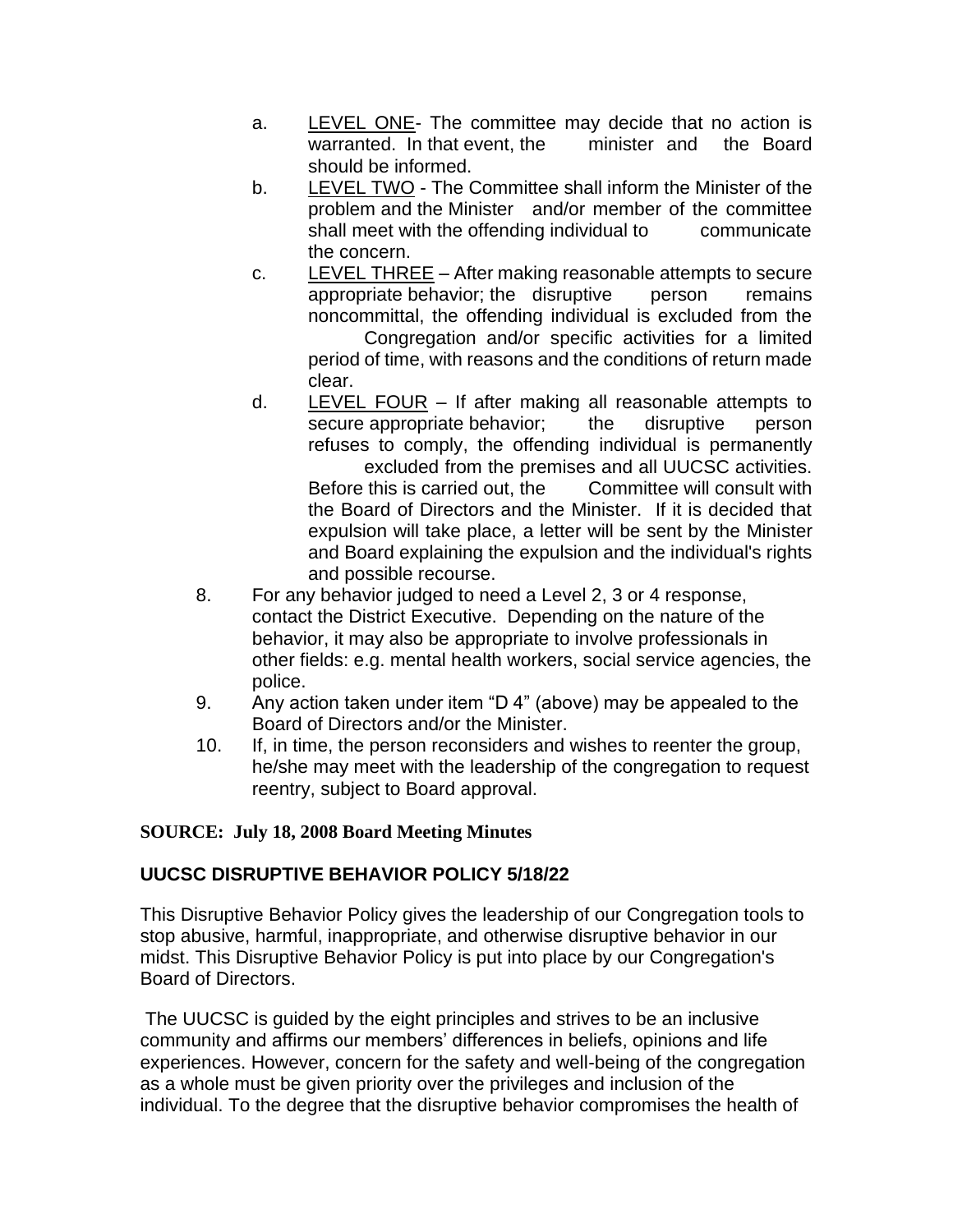this congregation, our actions must reflect this emphasis on security.

All actions must be documented and placed in a permanent UUCSC file. Access is restricted to the Board, the Minister, the Committee On Right Relations (CORR), and the involved person(s).

#### **A. FOR DISRUPTIVE BEHAVIOR REQUIRING AN IMMEDIATE RESPONSE**

1. If an immediate response to disruptive behavior is required, this will be undertaken by the Minister, if appropriate, and/or the leader of the group involved, who may suspend the meeting or activity until such a time as it can safely be resumed.

2.The response of the appropriate leader should be respectful, measured and calm. If further assistance is required, the South Kingstown Police Department may be called: 911 or direct 783-3321.

3. Response may include drawing the disruptive person(s) aside and stating that the behavior is not acceptable and to please stop, OR asking the disruptive person(s) to leave.

4. Anytime any of these actions are undertaken without the Minister or Board President being present, they both must be notified.

5. The incident and actions taken must be documented in a letter submitted by the appropriate leader, approved by the committee/group and sent to the Board President and Minister. The letter should state that if the individual chooses to do so, they can submit a written request for a hearing. The Board will appoint the CORR to oversee the hearing process.

#### **B. SITUATIONS NOT REQUIRING AN IMMEDIATE RESPONSE**

1. Situations not requiring an immediate response will be referred to the CORR. The CORR will respond using their own judgment and observing the following:

a. Persons identified as disruptive will be engaged with respect. They will be provided a copy of this policy and offered an opportunity to meet with the CORR.

b. The CORR will collect all necessary information to complete an investigation and/or hold a hearing. This will include interviewing all parties involved.

2. To aid in evaluating the problem, the CORR will consider the following points:

a. DANGEROUSNESS/SAFETY – Is the individual(s) the source of a threat or perceived threat to persons or property?

b. DISRUPTIVENESS - How much interference with congregational functions is occurring?